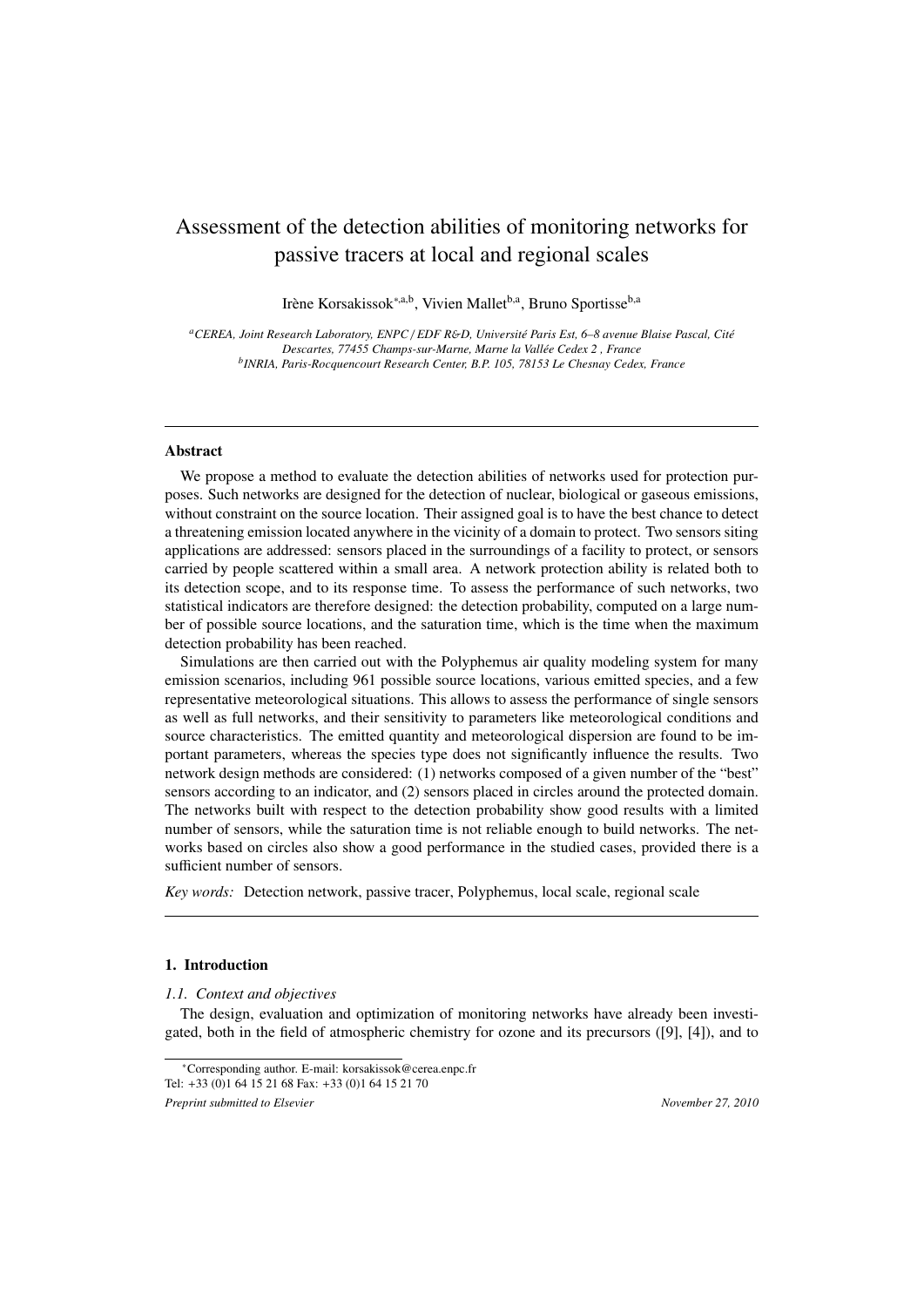monitor accidental releases of radionuclides. Studies on the latter subject rely on the assumption of a few well-known possible source locations, corresponding to power plant locations. They have been carried out at several spatial scales, from local to global: near-field studies involve measurement sensors placed within 30 km of nuclear power plants, whether at fixed locations [7] or with mobile device [5], while the optimization of monitoring networks at mesoscale (up to 2000 km) is investigated in [1]. The monitoring of radionuclides for military applications at global scale is thoroughly assessed by the CTBT organization ("Comprehensive nuclear Test-Ban Treaty", [10]). All these applications share two main purposes: the detection (of an accident or a pollution peak), and the reconstruction of the concentration fields on the basis of the measurements. Most studies focus on the networks ability to reconstruct the map of concentrations, which involves indicators such as the difference between the reconstructed concentrations and the *true* field (given by simulations, or measurements when available).

This paper addresses a similar issue, but in a military or homeland security context: a delimited area—a facility, a high-profile event, a combat unit, or dignitaries—has to be protected from any hazardous air pollutant. The pollutant may be released with harmful intent from a single ground location in the vicinity of the domain, and the source location and characteristics are unknown. Two sensor siting applications are addressed. In the first case, fixed sensors may be placed around a zone containing buildings to be protected. In the second case, people carrying detection devices are scattered within an area containing small units. In both cases, the *protection ability* of a network is determined by its ability to detect a release, wherever its location. In addition, a performance criterion related to the *response time* can be defined, in cases an advanced warning is needed (for instance, if the released species quickly reaches harmful concentrations with immediate health effects). Therefore, appropriate performance indicators should be designed, to quantify the network abilities in both respects. The aim of this study is to explore the new framework with (1) the design of performance indicators for such networks, (2) relevant tests in different meteorological and emission scenarios, and (3) the design of several networks based on the performance indicators. The chosen test scenarios are highly idealized (perfect sensors, simple domain shapes...) and should be adapted to real-life situations. The underlying objective is to issue general recommendations regarding the performance indicators and the methods to be retained in the design of a detection network for real cases.

## *1.2. Methodology and outline*

In this study, two sets of simulations are performed: the first one corresponds to the *buildings protection scenario*, with a  $50 \times 50 \text{ km}^2$  domain, and the second one is the *small-units protection scenario*, with a  $10 \times 10 \text{ km}^2$  domain. The simulations are carried out with the air quality modeling system Polyphemus [8], using an Eulerian model in the former case and a Gaussian model in the latter. For both scenarios, many simulations are performed (1) to account for many sources locations and (2) to include several typical meteorological situations. This generates a large database from which detection capabilities are assessed. The simulation scenarios are described in Section 2. Two statistical indicators are used to quantify the detection abilities: the detection probability and the saturation time—see Section 3. The simulation database allows one to compute these indicators for any possible sensor location (Section 4) or network configuration (Section 5). For both sensors and networks, Sections 4 and 5 address the sensitivity of the indicators to parameters like the meteorological conditions or the source characteristics. In Section 5, two families of networks are considered. In the first one, the networks are composed of the best sensors according to the detection probability. In the second family, the networks are designed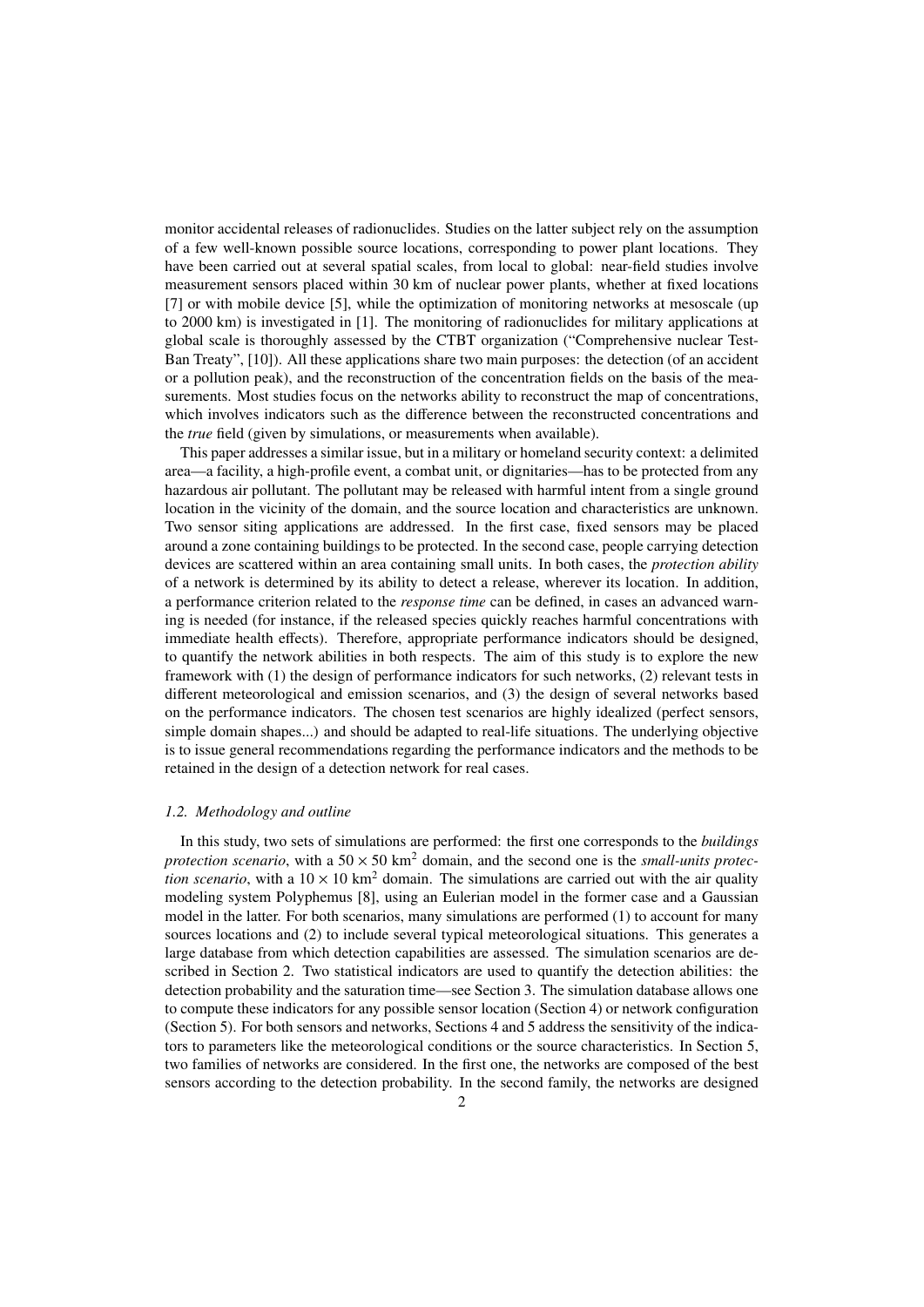with concentric circles. This particular geometry is chosen because of its simple design, and it could provide good results without further optimization.

# 2. Test scenarios

# *2.1. Domains and computing strategy*

In our context, a delimited area (the "protected domain"  $D_p$ ) has to be protected from an hazardous air pollutant. A dangerous source is defined as a source that can contaminate the domain  $D_p$ , that is, triggers above-threshold concentrations in at least one point of  $D_p$ . This is one of the hypothesis made in this study, where idealized cases are presented. The main assumptions are:

- 1. Immediate contamination of the protected domain, as soon as one sensor within  $D_p$  detects the pollutant,
- 2. Square-shaped domains, while a real-case study might account for more complex shapes (oblong or L-shaped buildings) and land-use coverage (e.g., water might forbid siting sensors at some locations),
- 3. Perfect sensors, with immediate response, and a low detection threshold (see Section 3.1).

In addition to the protected area, several domains are defined (see Figure 1):

- $D_c$  is the area where sensors may be placed (one per cell). It includes  $D_p$ . Some sensors can be placed within *Dp*.
- *D<sup>s</sup>* contains all dangerous sources (one per cell). It includes *Dc*.
- *D<sub>M</sub>* is the modeled domain. It includes all other domains.

In this section, the size of these domains is detailed, along with the simulation set-up, for the two base test scenarios: the buildings protection scenario ("regional scale"), and the small-units protection scenario ("local scale").

# *2.1.1. Buildings protection scenario*

Here, the domain  $D_p$  is a facility (military base, for example). The sensors are placed at fixed locations, either within the base or in its surroundings. The main purpose in this case is advanced warning, so the alert must be raised *before* the pollutant reaches *Dp*. This early-warning criterion could be relaxed, for example in the case of a biological attack, where medicine could be given some time after the event. The simulations are carried out with the Eulerian model Polair3D [3]. The domains  $D_p$ ,  $D_c$ ,  $D_s$  and  $D_M$  are defined in Table 1. The simulation grid has a resolution of 0.01° in the horizontal, which is about 1 km. It includes ten vertical layers, up to 3060 m above ground. The height of the first layer is 30 m. The numerical time step is 60 s, and a simulation covers a time period of 3 hours. There are  $50 \times 50$  cells in  $D_M$ , and meteorological conditions as well as land use can differ from one cell to another (although the terrain is flat and rural).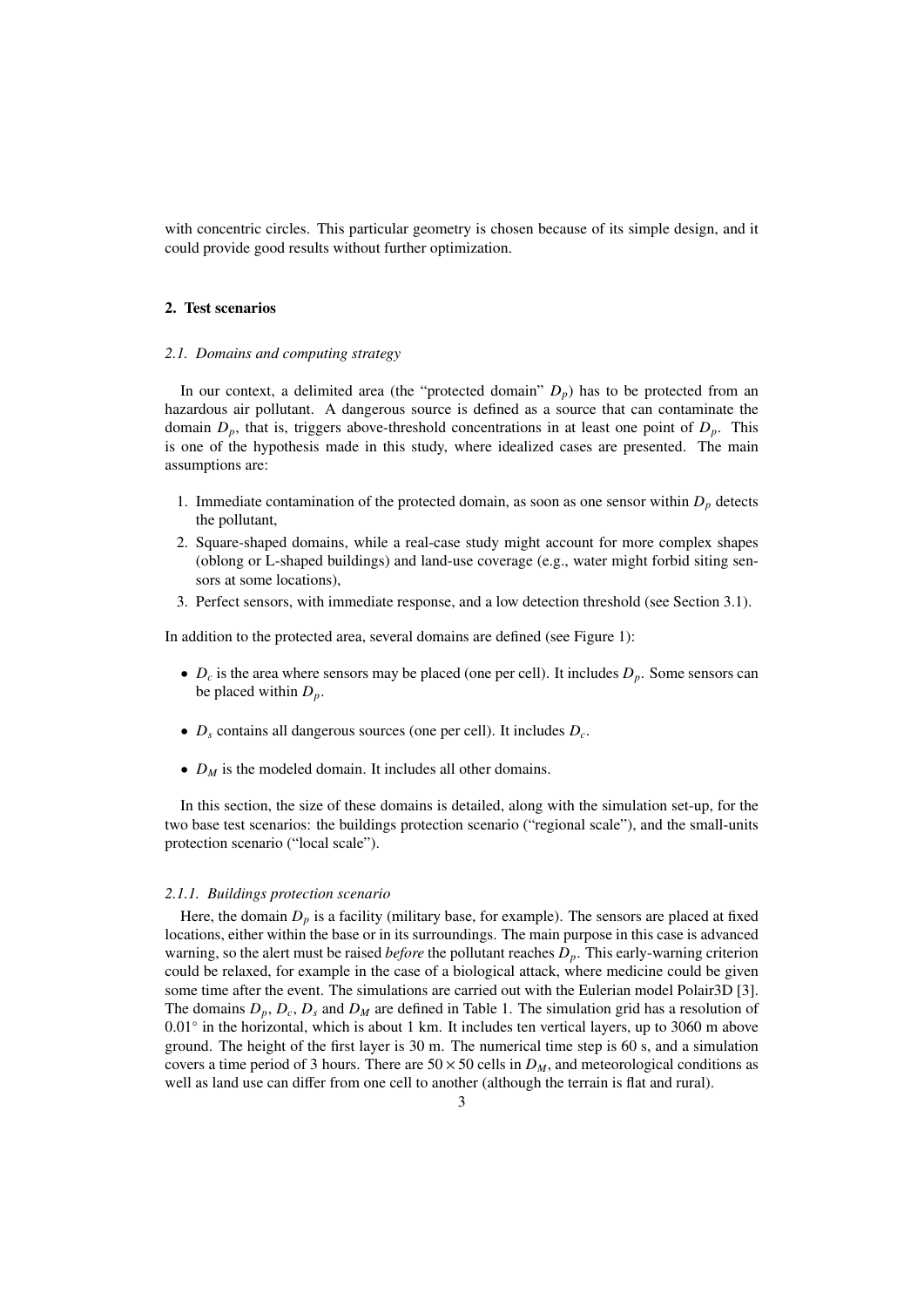#### *2.1.2. Small-units protection scenario*

In this scenario  $D_p$  is a zone containing people (military units, dignitaries...), and the sensors are supposed to be scattered among them (typically, people carrying detection devices) so that  $D_c = D_p$ . Therefore, there is no advanced warning here, and it is assumed that the sensors threshold is lower than the minimum harmful concentrations, and that a rapid response is not a critical issue. The domains are defined in Table 2. The simulations are carried out with the Gaussian puff model of the Polyphemus platform [6]. Contrary to the Eulerian model, the Gaussian model gives an analytical formula to compute the concentrations, and does not need a grid. The grid is used in order to consider a finite number of source and sensor locations. The concentrations are computed in each cell of the gridded domain *Dc*, at ground level only. The simulation duration is 3 hours, the time step is 100 s, and the space step in the horizontal is 200 m. Here, the meteorological data and the land type are supposed to be homogeneous.

# *2.2. Sources*

The simulations are carried out for three species, the first with radioactive decay, the second with biological decay and the third with no decay at all (simply passive). The timescale of the decay is of the order of 8 days for the *radioactive species*, *gaseous iodine*, which makes it almost passive. The *biological species* decays with a characteristic time of ten minutes (during daytime) or twenty minutes (during nighttime). It is modeled as particulate matter (PM) with diameters of 0.5  $\mu$ m, 5  $\mu$ m and 10  $\mu$ m. The third species is a purely passive gaseous species (GM for gaseous matter). Table 3 gives the emitted quantities. Wet scavenging and dry deposition are taken into account for the three species. The dry-deposition velocity of the two gaseous species is supposed to be constant and equal to  $5.10^{-3}$  m s<sup>-1</sup>. The Belot parameterization [2] is used to estimate their scavenging coefficients. For particulate matter, the dry-deposition velocities are computed for the several diameters (with gravitational settling), and the scavenging coefficients are computed according to the Slinn parameterization [11].

## *2.3. Meteorological scenarios*

Because of the large number of simulations (one per possible source), running simulations for a full year is too high a computational burden. Therefore, we focused on a few typical meteorological situations. Low-dispersion cases were privileged, since high concentrations were supposed to be the most critical from a health response standpoint. Thus, the selected situations do not account for all possible wind directions. However, changing the source location is more or less equivalent to changing the wind direction, at least for a circular geometry (in the case of square domains, some "corner effects" can appear, see Section 5.1 for instance). In addition, one can assume that the wind direction is known in the two kinds of sensors siting applications addressed here:

- Protecting a building: the most frequent wind direction(s) are well known and can be taken into account in a prospective study to place sensors,
- Protecting small units: there is no need to cover a wide range of meteorological situations since the sensors are placed in real-time.

Data for the Eulerian model were provided by a preliminary study of ECMWF meteorological data for year 2004 in the French region of Bourges (chosen because of its flat terrain). Four situations were retained. The first two cases, hereafter called "case" or "situation" 0 and 1 respectively, are winter cases of low dispersion. The third case, labelled "situation 2", is a summer case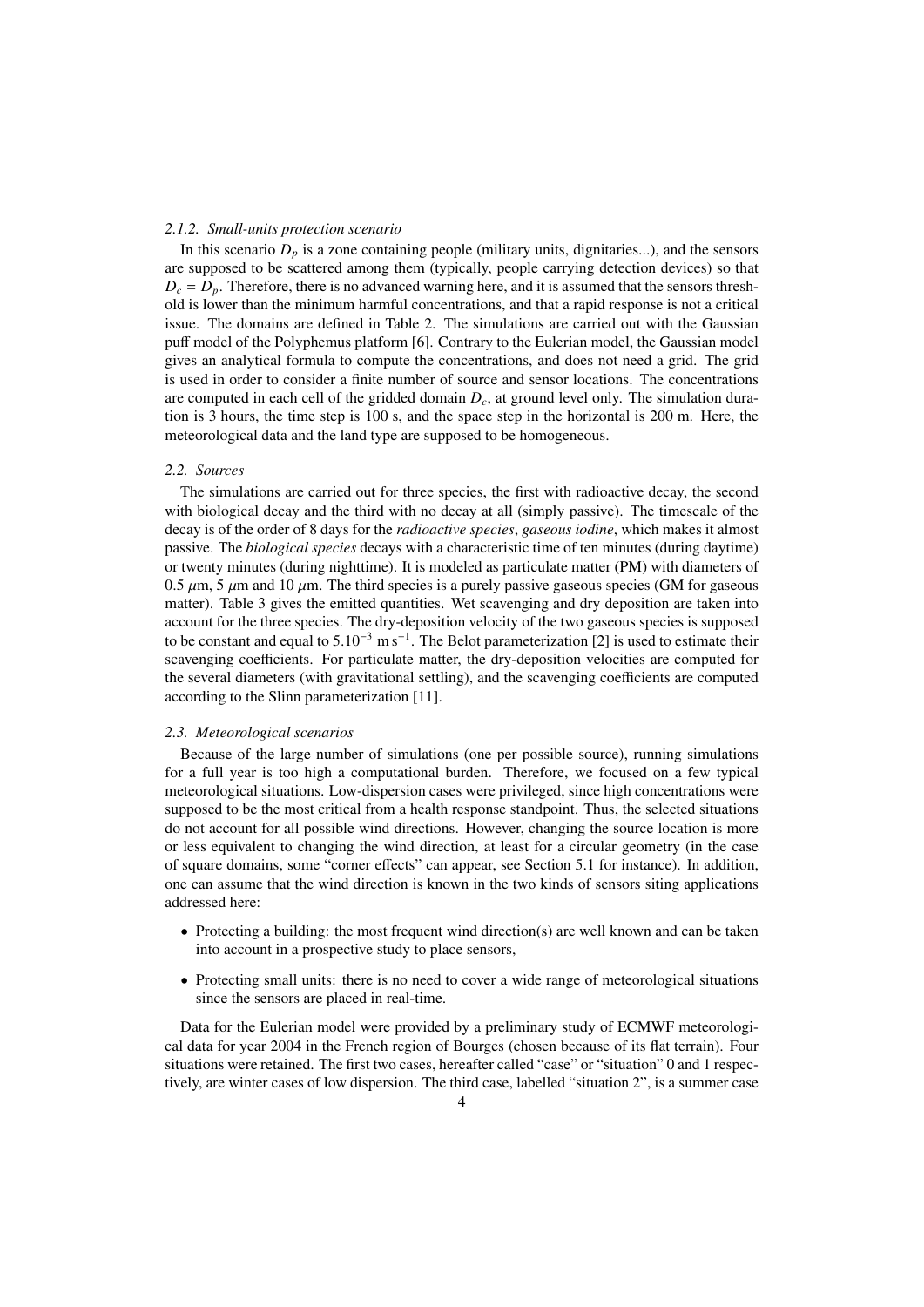with very low dispersion during night, and substantial rain. The last case is a summer situation of medium dispersion. Table 4 gives the averaged values of the wind speed, the boundary layer height, the rain, the cloudiness and the Pasquill stability class, for the four situations. Figure 2 shows the maps of wind directions for the four meteorological situations at the beginning of the simulation (emission time). The maps give a good idea of the general wind direction, except for case 2 where the wind turns during the simulation, and partly comes from the south at the end of the three hours.

In the Gaussian model, the meteorological data is assumed to be homogeneous and constant. Therefore, these are synthetic cases, designed to share the main dispersion characteristics (low or medium dispersion, rain) with the regional scale. The wind speed, the boundary layer height, the rain, the Pasquill stability class are taken in one cell of the regional domain, and summarized Table 5. Only the wind directions have been shifted and therefore differ from the regional values (Figure 3), in order to account for various wind directions.

# *2.4. Simulations*

The simulations are carried out for all sources in the domain  $D_s$ , which in both test scenarios amounts to 961 sources: the regional domain  $D_s$  covers 31  $\times$  31 km<sup>2</sup> and the discretization is 1 km, and the local domain is  $6.2 \times 6.2$  km<sup>2</sup> wide, with cells of size 200 m. There are four meteorological situations, two gaseous species and three particulate matter diameters, which corresponds to 20×961 simulations in total. Once the simulations are gathered into a "concentration database", one may compute the performance indicators for any network, any species and any meteorological situation. In Section 5.3, additional simulations are carried out with variations of wind speed and wind angle, on the basis of meteorological situation 1 and for one species (iodine). There are 8 variations of wind speed and 12 variations of wind angle, so the number of extra runs required for the sensitivity study amounts to  $20 \times 961$ .

## 3. Sensor and network statistics

#### *3.1. Statistical indicators for sensors*

A sensor is defined by a position, the species it monitors, a detection threshold *Cmin* (minimum concentration for the species to be detected), and a minimum duration *tmin*. A species is detected if and only if its concentration remains above the detection threshold  $C_{min}$  for at least  $t_{min}$ . In this study,  $C_{min} = 0.01 \ \mu g \ m^{-3}$  and  $t_{min}$  is only limited by the simulation time step  $\Delta t$ . A sensor may be placed at the center of any cell in the domain  $D_c$ . Let  $k$  be the index of that cell for a given sensor. For this sensor  $k$ , we define the following indicators:

1. The arrival time of a given source *s*,  $t_{arr}^k(s)$ :

$$
tkarr(s) = \min\{t | C(t) > C_{min} \text{ and } d(t) \ge t_{min}\},\tag{1}
$$

with  $C(t)$  the concentration at the sensor location and at time  $t$  for the species emitted by the source *s*, and  $d(t)$  the time during which  $C(t)$  has been above the sensor threshold  $C_{min}$ . Thus,  $t<sub>arr</sub><sup>k</sup>(s)$  is the first date at which the source is detected by the sensor. It is the sum of the propagation time from the source to the sensor, and of *tmin*. It is set to zero if the source *s* is never detected by the sensor.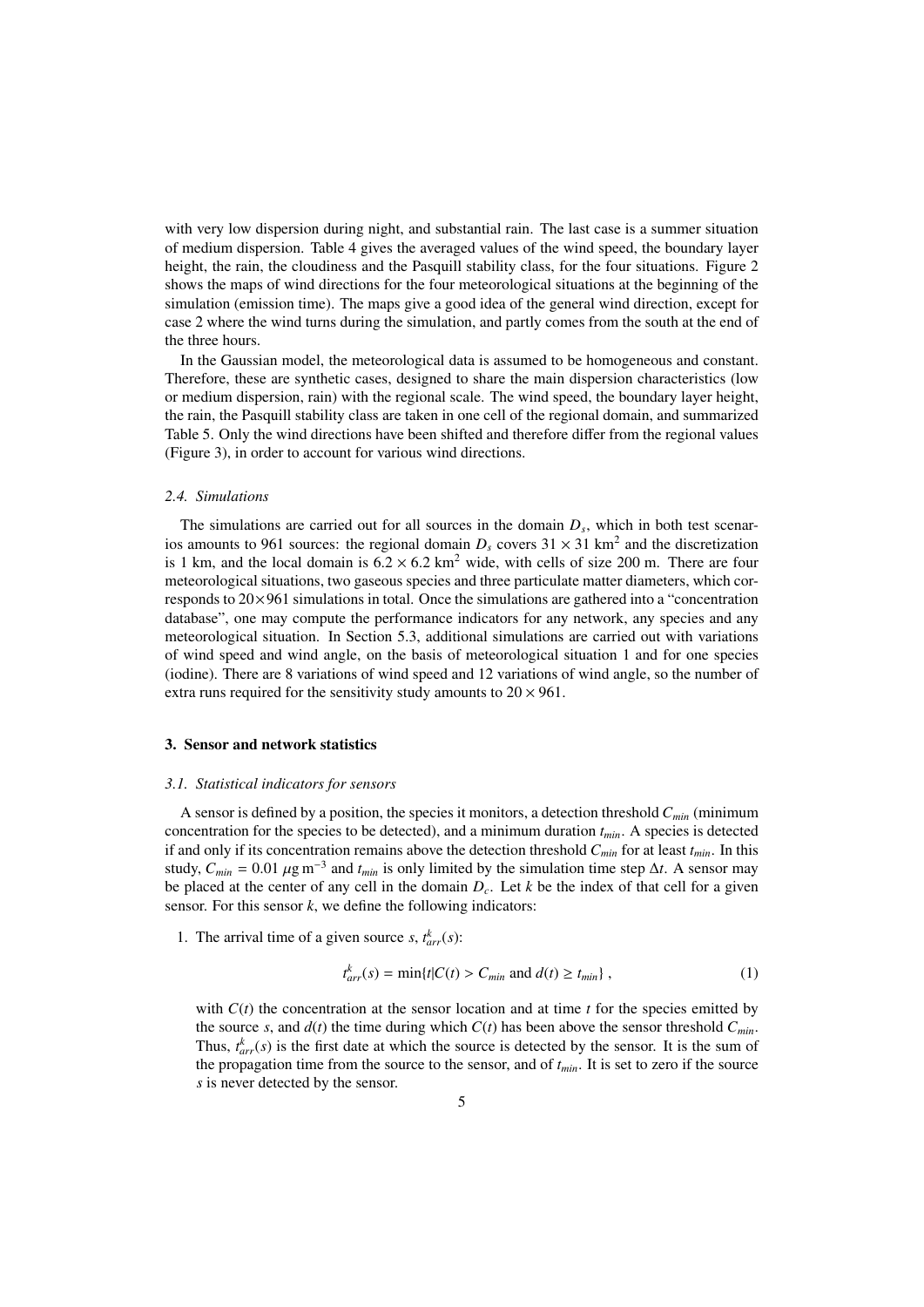2. The sensor detection probability at time *t*,  $P^k(t)$ . It is the proportion of sources that have been detected by sensor *k* at time *t*.

$$
P^{k}(t) = \frac{1}{N_{s}} \sum_{s=0}^{N_{s}-1} P_{s}^{k}(t) ,
$$
 (2)

where  $P_s^k(t)$  is equal to zero if the source *s* has not been detected by the sensor at time *t* and 1 otherwise, that is:

$$
P_s^k(t) = \begin{cases} 1 & \text{if } t_{arr}^k \neq 0 \text{ and } t \ge t_{arr}^k, \\ 0 & \text{otherwise.} \end{cases}
$$
 (3)

In Equation 2,  $N_s$  is the number of sources, among all possible sources within  $D_s$ , that actually reach  $D_p$  (so-called *effective sources*). Thus, all sources downwind of  $D_p$  are ignored, which prevents a needless increase in *N<sup>s</sup>* and an artificial decrease of the detection probabilities.

In order to quickly assess a sensor performance, it is useful to define more global indicators, that do not depend on time or source. In this study, we focus on the *maximum detection probability*  $P_{max}^k$  of a sensor *k*:

$$
P_{max}^k = \max_t P^k(t) = P^k(+\infty) \tag{4}
$$

In addition, we also define the *saturation time*  $t_{sat}^k$ , which is the time when the maximum detection probability of sensor *k* has been reached:

$$
t_{sat}^k = \inf\{t|P^k(t) = P^k_{max}\}\,. \tag{5}
$$

Note that all indicators involving the arrival time are dependent on the simulation time step: the finer the time step, the better the discrimination between two sensors based on time constraints.

# *3.2. Constraints on the sensors*

In the buildings protection scenario, there is an additional condition: the source must be detected before it contaminates  $D_p$  (this is irrelevant at local scale where  $D_p = D_c$ ). Thus, we define  $t_{dp}$  as the time when the source first reaches  $D_p$ :

$$
t_{dp} = \inf \{ t_{arr}^k | k \in D_p \} \tag{6}
$$

In that case, Equation 3 is modified as follows:

$$
P_s^k(t) = \begin{cases} 1 & \text{if } 0 < t_{arr}^k \le t_{dp} \text{ and } t \ge t_{arr}^k. \\ 0 & \text{otherwise.} \end{cases} \tag{7}
$$

This criterion could be modified, depending on the desired time interval between the warning and the contamination of  $D_p$ . In the following, a detection at time  $t_{dp}$  is considered successful, so sensors located within  $D_p$  can have a non-zero detection probability.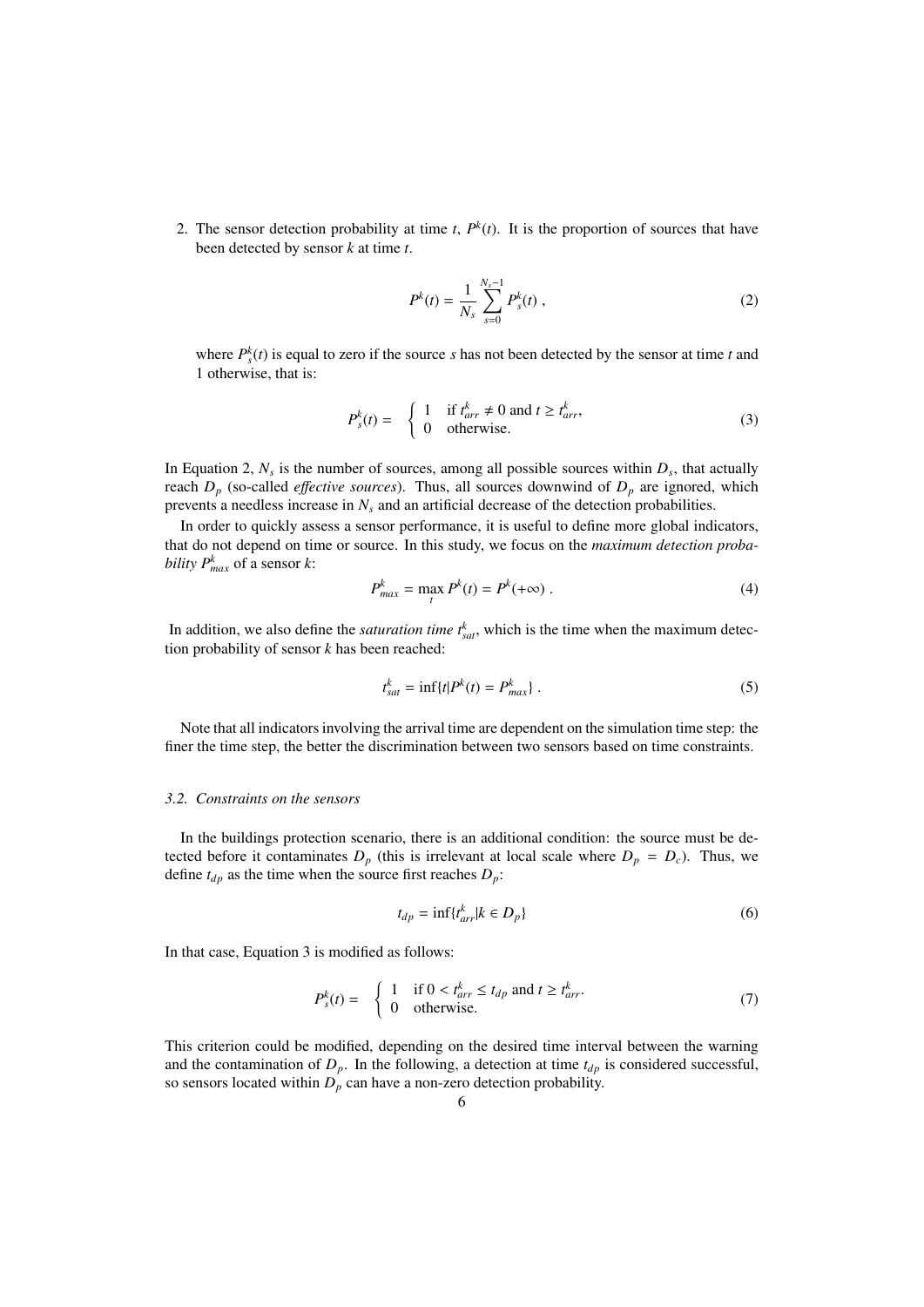#### *3.3. Statistical indicators for networks*

A network is defined as a set of sensors. Its detection probability and arrival time can be defined similarly to the case of a single sensor:

$$
Pnetwork(t) = \frac{1}{N_s} \sum_{s=0}^{N_s - 1} P_s^{network}(t) ,
$$
 (8)

where  $P_s^{\text{network}}(t)$  is equal to 0 if the source *s* has not been detected by the network and 1 otherwise. As soon as  $P_s^k(t) = 1$  for a given sensor *k* of the network,  $P_s^{\text{network}}(t) = 1$ . It follows that

$$
P_s^{\text{network}}(t) = \max_k P_s^k(t) ,
$$

where *k* is in  $[0, N_{sensor}]$  if  $N_{sensor}$  is the number of sensors in the network.

The arrival time of the network for the source *s* is:

$$
t_{arr}^{\text{network}}(s) = \min_{k} t_{arr}^k(s) \,. \tag{9}
$$

Finally, the maximum detection probability and saturation time of a network are

$$
P_{max}^{\text{network}} = \max_{t} P^{\text{network}}(t) = P^{\text{network}}(+\infty)
$$
 (10)

and

$$
t_{sat}^{\text{network}} = \inf\{t|P^{\text{network}}(t) = P_{max}^{\text{network}}\}.
$$
 (11)

## 4. Sensors performance

Before defining any network, it is useful to have a glimpse of the performance of all individual sensors within the domain *Dc*: any network is a subset of this ensemble of sensors. In particular, the networks considered in Section 5.1 are composed of the best sensors (according to a given indicator), whose positions can be inferred from the maps of detection probability *Pmax* and saturation time *tsat*. The maps also give insights on the sensors sensitivity to several parameters such as the emitted quantity, the dispersion, and the rain. They allow to address the following questions: to what extent do the conclusions of the study depend on the simulation scenarios? How to choose the best scenarios in order to be representative of the networks general performance?

#### *4.1. Influence of scenarios and meteorology*

Only  $D_c$  is shown on the maps, and the borders of  $D_p$  are indicated when necessary. Figure 4 shows the maps of detection probabilities for iodine and all meteorological cases for the buildings protection scenario, and Figure 5 for the small-units protection scenario. In the former case, the Eulerian simulations are carried out with non-homegenous conditions (meteorology and land-use), while the latter case corresponds to the Gaussian simulations, with constant and homogeneous conditions. The sensors performance depends, quite obviously, on the wind direction. While this is easily verified in the Gaussian results (Figure 5), the "main wind direction" is not so clear with the Eulerian model, due to the inhomogeneous and unstationnary conditions (e.g., the wind turns from the west–north west to south direction in the case 2). Meanwhile, the other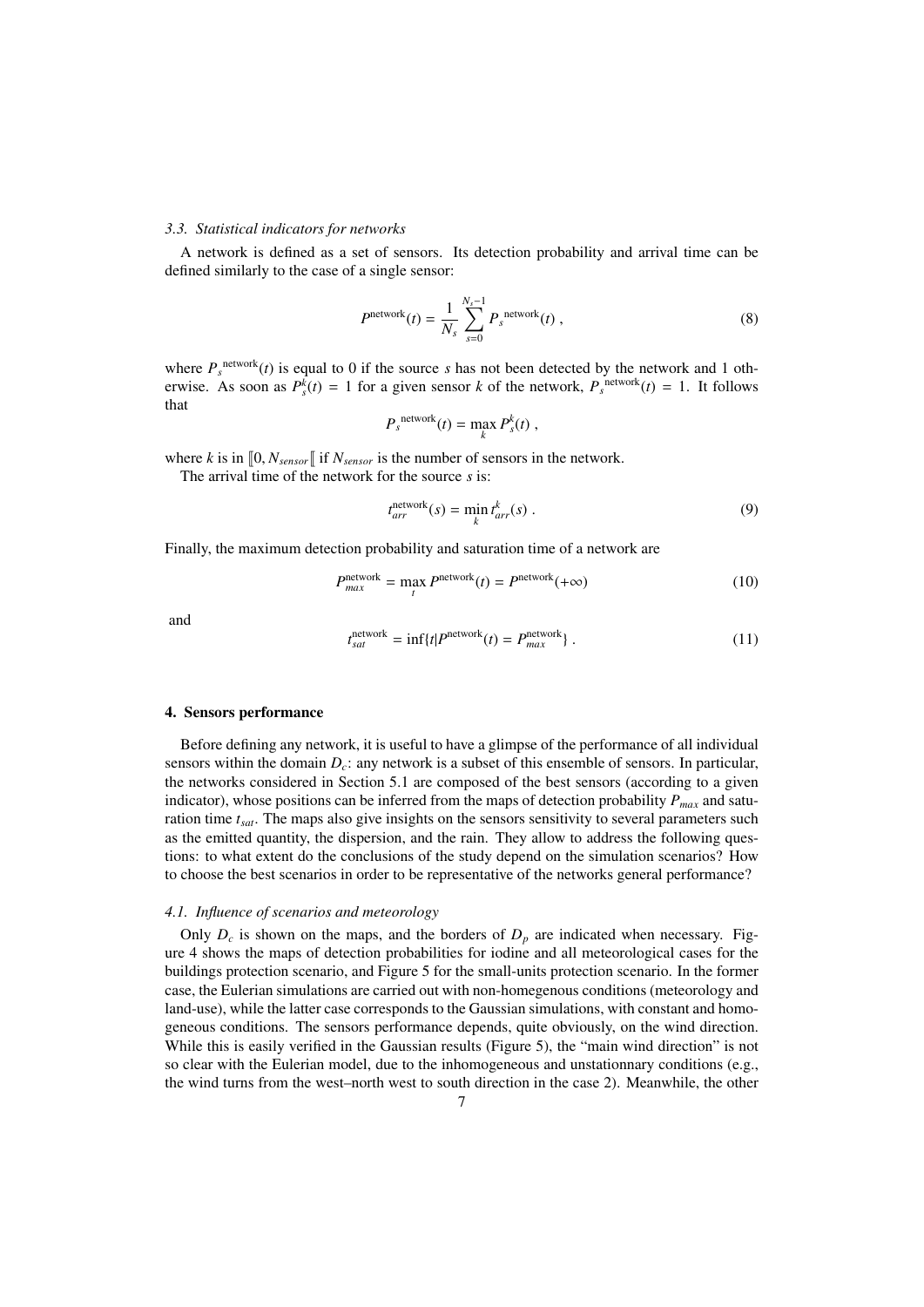characteristics of the dispersion (wind speed and turbulence strength) may have more complex effects on the results. The effects of a very low-dispersion case like situation 2 are twofold: (1) higher concentrations, and (2) lower horizontal spread of the emitted plume. The former has consequences similar to a small increase of the emitted quantity: there are more effective sources, and  $P_{max}$  is higher at the downwind part of the domain, which results in a more homogeneous map of detection probabilities. Conversely, the medium-dispersion case (situation 3) results in higher discrepancies between the sensors. On the other hand, a lower plume spread leads to a decrease in the number of effective sources as well as in detection probabilities (a narrower plume reaches fewer sensors).

The main differences between the two scenarios are due to the additional constraint in the buildings protection case (Section 3.2): a sensor successfully detects a source only if it does so before the pollutant reaches  $D_p$ . Thus, sensors within  $D_p$  show a very low detection probability, and the best sensors according to  $P_{max}$  are located near the boundary of  $D_p$  (more or less upwind). On the contrary, in the units protection scenario,  $D_c = D_p$ , and the sensors with the highest detection probability are placed at the farthest end of the domain, downwind. The maps of *tsat*, not shown here, are exactly the "reverse" of the *Pmax* maps in this case: the farthest sensors also have the highest saturation times. This suggests that coupling the two indicators could lead to a good compromise, if a time criterion had to be applied in this scenario.

# *4.2. Emitted quantities and loss processes*

The maps of *Pmax* and *tsat* at regional scale are shown in Figure 6 for the meteorological situation 1 and all species. It shows significant differences between the emitted species. There are two possible reasons for these differences: (1) the emitted quantities and (2) the loss processes. In meteorological situation 1, there is no wet scavenging: the only loss processes are dry deposition and linear decay. Since the two gaseous species have the same deposition velocities, and the timescale of radioactive decay for iodine is several days, the differences between the maps for GM and iodine are due to the emitted quantity (1 kg for iodine and 5 kg for GM, see Table 3). The biological species has the highest emitted quantity (10 kg), but it undergoes a significant biological decay. Since all the processes involved in the dispersion are linear, the emitted quantity would not be an important parameter but for the sensors threshold. Increasing the quantity emitted by one source induces higher concentrations: the plume stays longer above the threshold, and can be detected by sensors at farther distances (downwind or crosswind). Thus, the maps of *Pmax* become more homogeneous, since a source is detected by almost all sensors, even the farthest downwind (Figures  $6(c)$  and  $6(e)$ ). This also leads to higher saturation times, since farther sources are detected. This raises the issue of the number of effective sources (as defined in Section 3), which obviously increases with the emitted quantity. The size of  $D<sub>s</sub>$  should therefore be modified accordingly, to account for all possible sources. Otherwise, the maps are *not* representative of the real sensors performance, and sensors placed downwind of  $D<sub>p</sub>$  show an unrealistic detection probability. This condition is verified for the situation 1 and iodine, but not for all quantities tested here. In the rest of the paper, the reference species used is therefore iodine.

Figure 7 allows to assess the influence of loss processes (wet scavenging and dry deposition) for the same emitted quantity: the maps of detection probability are shown for the biological species and three diameters, for the meteorological situation 2 (with rain). The detection probabilities of the coarsest particles are slightly lower, due to the strong scavenging, but there are no significant differences otherwise.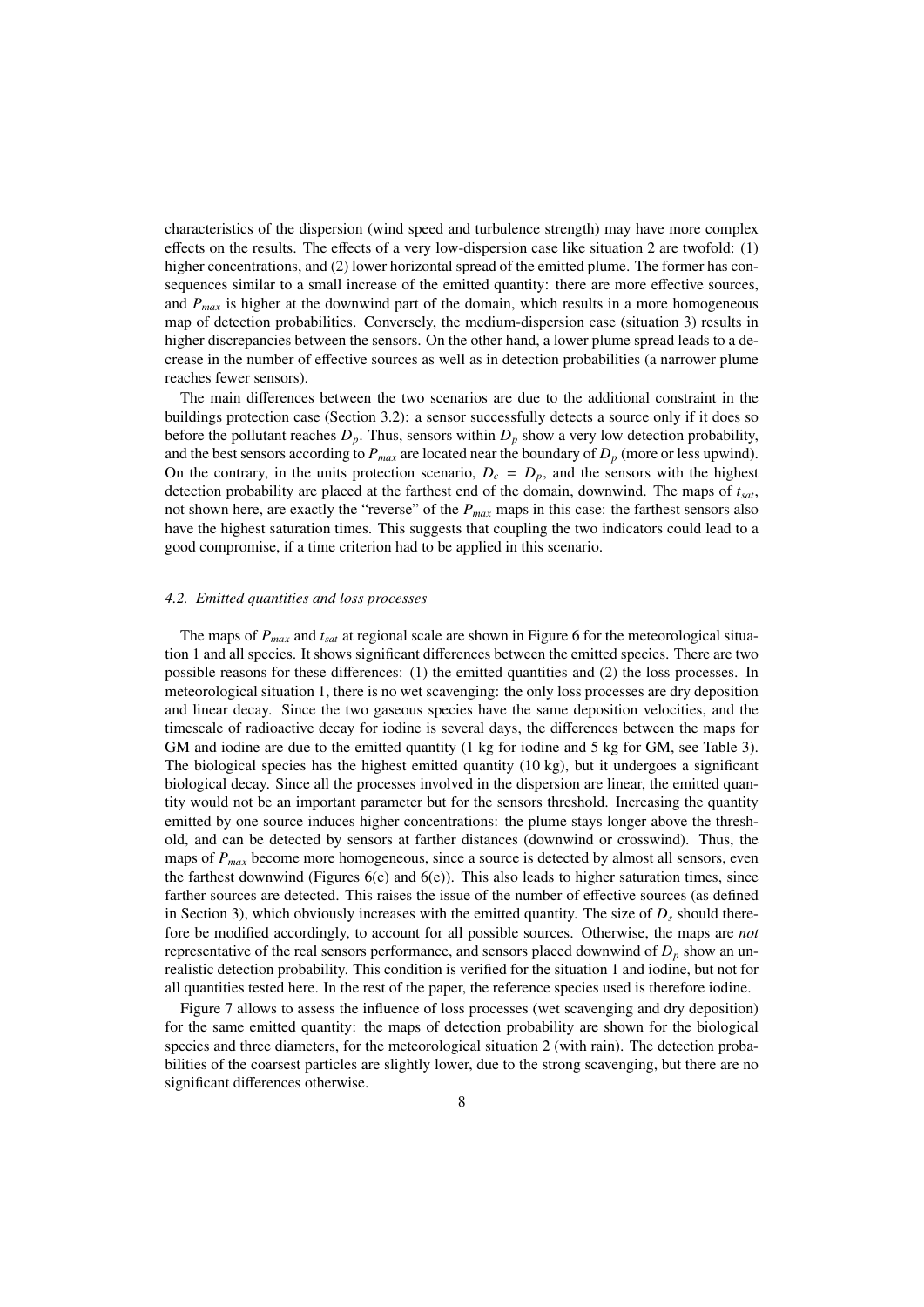## 5. Networks performance

In this section the performance of two types of networks is evaluated:

- 1. Networks composed of the sensors with the highest detection probabilities,
- 2. Networks defined with a geometry of concentric circles.

These networks are studied at local and regional scale, for all meteorological situations and for iodine. The results for networks composed of the sensors having the best saturation times are not shown, since they give an overall poor performance, except for an excessively large number of sensors (over 200). This indicator is still, however, used to evaluate the networks behavior with respect to time.

# *5.1. Networks defined with respect to detection probability*

The networks evaluated in this section comprise the *Nsensor* sensors having the highest detection probabilities (see Figure 4 and Figure 5 for the sensors positions with *Nsensor* = 30). For 13 networks with  $5 \leq N_{sensor} \leq 100$ , the statistics described in Section 3.3 are computed for all meteorological situations.

Figure 8 shows the networks performance against the number of sensors, for the four meteorological cases. The high detection probability of networks comprising a few sensors suggests a good complementarity between the sensors (they do not detect the same sources), which is a nontrivial fact considering the small sensors spacing. In the units protection scenario, however, this complementarity is mitigated in cases when all the best sensors are located in one corner of the domain  $D_c$  (cases 1 and 3—see Figure 5). This "corner effect" is avoided in the buildings protection scenario, since all sensors are placed around  $D_p$ —due to the time constraints—rather than at the border of *Dc*. The detection probabilities are not very sensitive to the meteorological situation. *Pmax* for situation 2 is very high in both scenarios, despite the low detection probabilities of individual sensors highlighted in Section 4, especially at local scale. This may be related to the narrow horizontal plume spread in this meteorological situation: each sensor detects few sources, but it does not detect the same sources as its neighbors. In this situation,  $P_{max}$  therefore increases very rapidly with the number of sensors in the network.

In terms of saturation times, Figure 8 shows the good performance of networks at regional scale, compared to the values of *tsat* for single sensors. This is consistent with the different patterns of the maps of detection probabilities and saturation times (Figure 6): the sensors with good detection probabilities are not the same as the sensors having the highest saturation times. When increasing the number of sensors in the network, sensors with lower saturation times are rapidly included, contrary to the local-scale scenario which shows scarcely any improvement in *tsat* as the number of sensors in the network increases. One may also notice significant differences between the networks saturation times in both scenarios—compared to regional scale, the values of *tsat* at local scale highly depend on the situation and are much higher. This probably comes from a slower horizontal diffusion in the Gaussian model than in the Eulerian model.

The overall performance of such networks in terms of detection probability is quite good for all meteorological situations. The saturation times are relatively good (in comparison to single sensors) at regional scale, but this indicator depends too much on the situation to be reliable by itself. These results suggest that a practical way to design a detection network would be to choose a required minimum detection probability, and to adjust the number of sensors in the network in order to decrease the saturation time if necessary. The resulting network should then be tested for several dispersion conditions, and compared to the "best" networks for each situation, as done in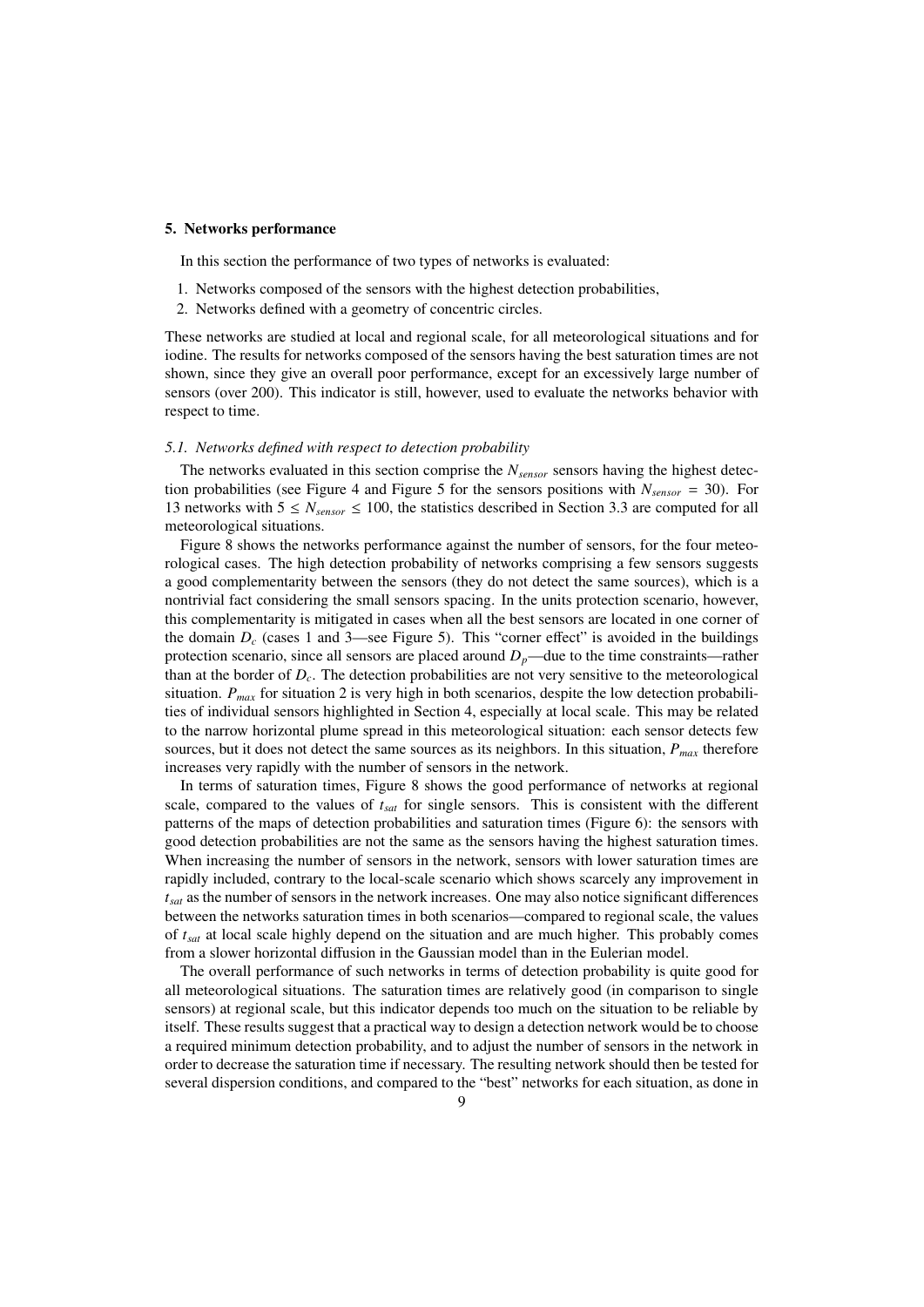Section 5.3 where the robustness of such networks with respect to meteorological variations is assessed.

# *5.2. Networks defined as concentric circles*

In the buildings protection scenario, one or more concentric circles are placed around  $D_p$ , with a constant distance between two circles. The first circle (internal circle) has a radius *Rmin*, and the last one (external circle) has a radius *Rmax*. The total number of circles is denoted *Ncircle*. Either the number of sensors per circle  $N_{sensor}^0$  is constant, or, alternatively, the distance between two sensors *lsensor* is fixed (then, the number of sensors increases with the circle radius). In the former case, the total number of sensors in the network is

$$
N_{sensor} = N_{sensor}^0 \times N_{circle} . \tag{12}
$$

In the latter, the number of sensors is

$$
N_{sensor} = \sum_{i=1}^{N_{circle}} 2 \pi R_i / l_{sensor} , \qquad (13)
$$

where  $R_i$  is the radius of the circle *i*:  $R_i = R_{min}$  if  $i = 1$  and  $R_i = R_{max}$  if  $i = N_{circle}$ . For example, figure 9 shows two possible configurations (for 3 circles), one with a given  $N_{senson}^0$ and one with a given *lsensor*. To assess the performance and the robustness of such networks, we study the sensitivity to variations of three parameters: the number of circles, the number of sensors per circle, and the distance between two sensors. The circles are of radii comprised between  $R_{min} = 2.5$  km and  $R_{max} = 9$  km. The circles center is the center of  $D_p$ . Figure 10 shows the results for the following variations:

- Figures 10(a) and 10(b): the number of circles *Ncircle* varies between 1 and 9 circles, with a number of sensors per circle equal to  $N_{sensor}^0 = 5$ ,
- Figures 10(c) and 10(d): the number of sensors per circle  $N_{sensor}^0$  varies between 1 and 14 sensors, with a number of circles equal to  $N_{circle} = 3$ ,
- Figures 10(e) and 10(f): the distance between two sensors *lsensor* varies betweent 2 km and 14 km, with a number of circles equal to  $N_{circle} = 3$ .

The evolution of *Pmax* and *tsat* is represented against the total number of sensors in the network, given by Equation 12 in the first two cases, and by Equation 13 otherwise. This allows to compare the performance in several configurations for a given number of sensors. It can hereby be observed that the detection probabilities reach 100% in all the configurations for 10 sensors or more. The detection probabilities also are very insensitive to the meteorological situation. Although the saturation times are more sensitive to the meteorology, the variation is very small with 12 sensors or more, which demonstrates a better robustness than the networks studied in Section 5.1. The results are not sensitive to *Ncircle*, as long as there are at least two circles (Figures 10(a) and 10(b)), and a large enough number of sensors per circle (here, 5 sensors). Indeed, the networks performance is much lower with less than 4 sensors per circle (Figures  $10(c)$  and 10(d)). With more than 4 sensors, one may have at least one sensor placed in each direction, preventing the dependence to the wind direction, and allowing a sufficient scatter of the sensors. Placing the sensors at constant intervals induces slightly better performance (Figures 10(e) and  $10(f)$ ).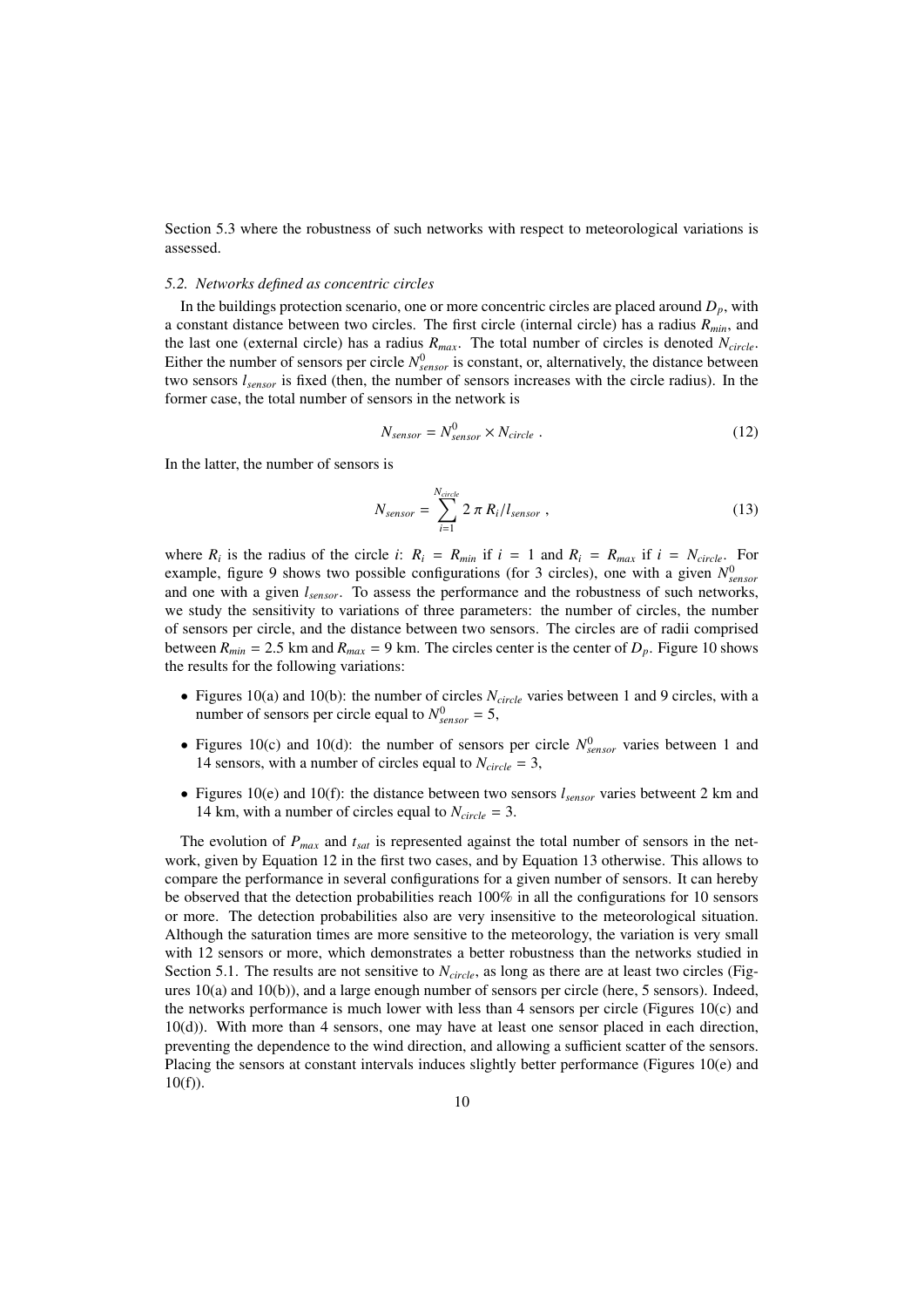Whatever constraint may be put on the circles, the sensors are scattered throughout the domain and they are therefore very complementary, which enhances the network efficiency. However, it is noteworthy that the performance is less dependent on the actual constraints on the circles than on the minimum number of sensors. One conclusion is that this method is efficient if enough sensors are available—otherwise, it is advocated to place the sensors according to their individual detection probabilities, like in Section 5.1. Another conclusion is that other construction schemes, based on geometric constraints, may be efficient. For instance, simply enforcing a minimum distance between the sensors, without any shape constraint, could be an efficient scheme, combined with a selection based on the detection probability. While considering the inclusion of a new sensor in the network, the detection probability may also be redefined so as to account only for the sources not detected by the network (i.e., the sources already detected would be discarded in Equation 7).

## *5.3. Networks sensitivity to wind variations*

The effect of small variations in wind speed and direction is studied, to determine the networks sensitivity to meteorological measurement errors or to small variations in time. For that purpose, meteorological case 1 is taken as a reference, and we study variations of wind speed  $\nu$  between −35% and +35%, with a 5% step, which should account for measurement errors. In the same way, the wind angle varies from  $-25°$  to  $+25°$  with a 5° step. The networks studied in Section 5.1 for situation 1 are evaluated for each new wind speed or angle variation. The networks defined in Section 5.2 would of course be insensitive to angle variations, although their performance could be affected by changes in the wind speed. Figure 11 shows the influence of wind speed variations at local and regional scale. The mean (of *Pmax* or *tsat*) on all meteorological situations is shown, along with the range of variations (minimum and maximum values on all perturbed simulations). At both scales, the detection probability  $P_{max}$  is scarcely influenced by the wind speed variations. At local scale, *tsat* increases by 40% when the wind speed decreases by 35%, for  $N_{\text{sensor}} = 10$ . The saturation time is, once again, the more sensitive parameter, especially at local scale. Figure 12 shows that variations in the wind angle has similar effects. However,  $P_{max}$  is also affected by the variations at local scale: it may decrease by up to 10%. This sensitivity study is typical of the evaluation to be carried out in practical cases for a given network configuration and a given scenario. It shows the robustness of the networks to wind variations, especially in terms of detection probability, even when they are not placed in concentric circles.

## 6. Conclusions

We investigated the use of monitoring networks for protection purposes, in a military or homeland security context, without constraint on the source location. Two scenarios were addressed, a buildings protection scenario and a small-units protection scenario. Indicators aimed at representing the protection ability of such networks, accounting for all possible harmful sources, were designed—the detection probability and the saturation time. They were evaluated for several meteorological situations and emission characteristics. The detection probability proves to be a reliable indicator, whereas the saturation time is too dependent on the dispersion conditions and the emitted quantity. Although it provides some measure of the behavior with respect to time, other indicators should also be tested, such as the averaged value of the arrival times on all sources (instead of the maximum value). In cases when the time of response is critical, one may also impose a minimum time between the source detection and the actual contamination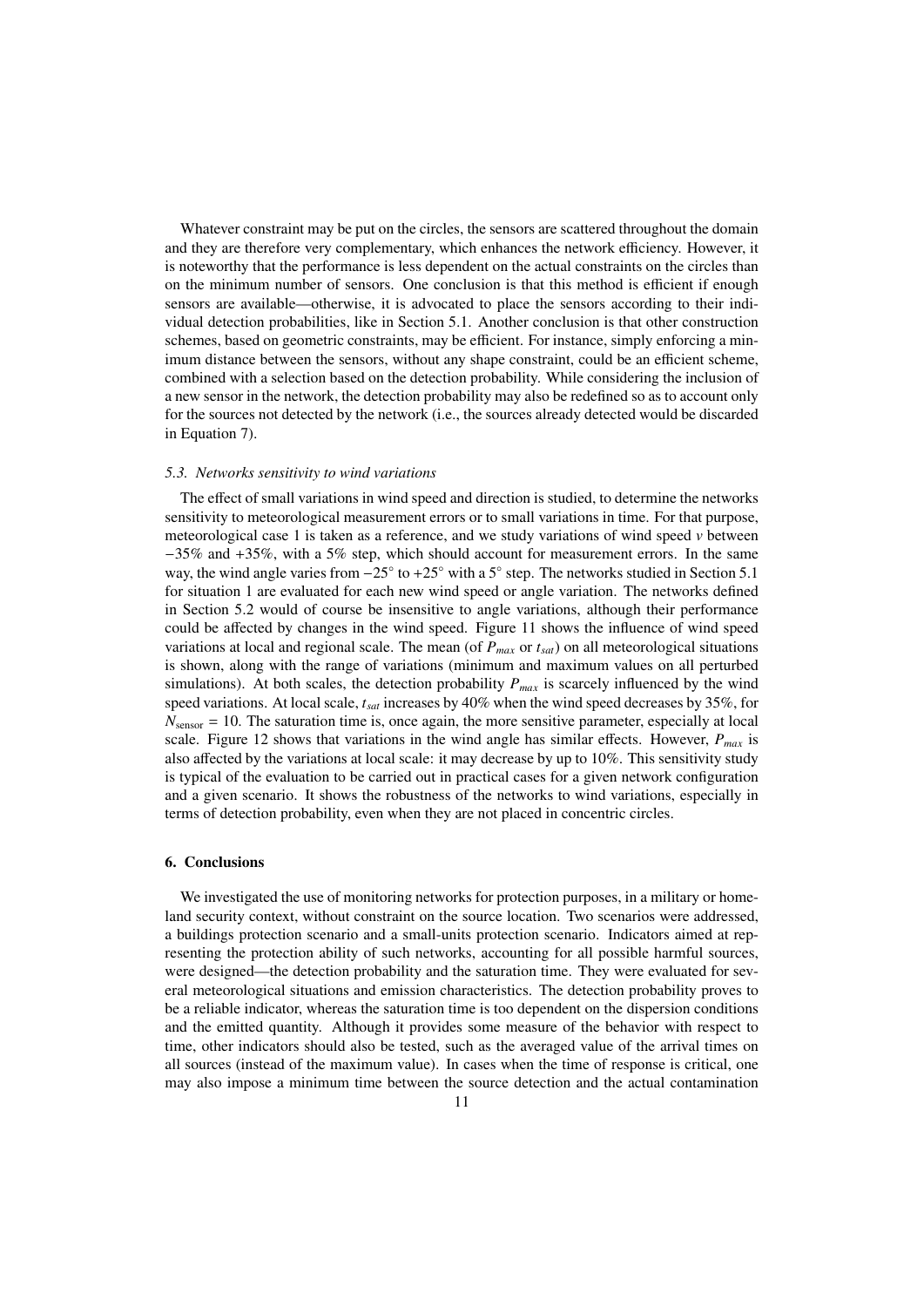of  $D_p$ . This study also highlights the need for appropriate sizes for the simulation domain, so as to ensure that all effective sources are taken into account for a given emitted quantity and meteorological situation. However, the networks should accommodate meteorological variations (wind speed and direction, rain) without a total loss of performance, which ensures that a few well-chosen meteorological situations should be representative of a network protection ability. Finally, two methods to design an efficient network were evaluated: (1) taking the best sensors according to the detection probability, and (2) placing the sensors into circles around the protected domain. Placing the best sensors according to the saturation time gave poor networks performance, and was therefore not further investigated. While the first method depends on the wind direction, which makes it more suitable for the units protection scenario (real-time sensors siting), the second gives good results for the protection of larger areas containing buildings. Imposing a sufficient scattering of the sensors is a critical condition to ensure complementarity between the sensors and thus good performance for a reasonable number of sensors. This can be achieved by means of indicators coupling (e.g., choosing the sensors with constraints on both the detection probability and the saturation time), by imposing a minimum distance between two sensors, or by discarding any source already detected by a network when computing the statistics of a sensor to be included. A good scattering is also ensured by designing the network with concentric circles, if enough sensors are available.

The next step of such a study could be a network optimization that would maximize a statistical indicator on all sources and meteorological situations. Another perspective is the optimization of networks for the characterization of a source (place, date and quantity) through inversion methods. Finally, it would also be useful to extend this study to the prediction of the zones contaminated by a given source.

# Acknowledgements

This study was conducted for DGA (Délégation Générale de l'Armement— http://www. defense.gouv.fr/dga/) and is published with its authorization. Polyphemus has been developed at CEREA (Joint research laboratory ENPC - EDF R&D, Université Paris-Est) http://www.cerea.enpc.fr/) and INRIA (CLIME project— http://www-rocq.inria. fr/clime). It has been financially supported by IRSN (http://www.irsn.fr) and DGA.

# References

- [1] Abida, R., Bocquet, M., Vercauteren, N., Isnard, O., 2008. Design of a monitoring network over france in case of a radiological accidental release. Atmos. Env. 42, 5205–5219.
- [2] Belot, Y., Caput, C., Guenot, J., 1988. Etude bibliographique du lavage par la pluie des radionucleides particulaires ´ et gazeux émis en situation accidentelle. Tech. rep., IRSN et EDF.
- [3] Boutahar, J., Lacour, S., Mallet, V., Quelo, D., Roustan, Y., Sportisse, B., 2004. Development and validation of ´ a fully modular platform for numerical modelling of air pollution: POLAIR. Int. J. Env. and Pollution 22 (1/2), 17–28.
- [4] Fuentes, M., Chaudhuri, A., Holland, D. M., 2007. Bayesian entropy for spatial sampling design of environmental data. Environ. Ecol. Stat. 14, 323–340.
- [5] Jiang, Z., de Bruin, S., Heuvelink, G., Twenhofel, C., 2007. Optimization of mobile radioactivity monitoring networks. In: Fifth International Symposium on Spatial Data Quality.
- [6] Korsakissok, I., Mallet, V., 2008. Comparative study of Gaussian dispersion formulae within the Polyphemus platform: evaluation with Prairie Grass and Kincaid experiments. J. Applied Meteor.Submitted.
- [7] Krysta, M., Bocquet, M., Sportisse, B., Isnard, O., 2006. Data assimilation for short-range dispersion of radionuclides: An application to wind tunnel data. Atmos. Env. 40, 7267–7279.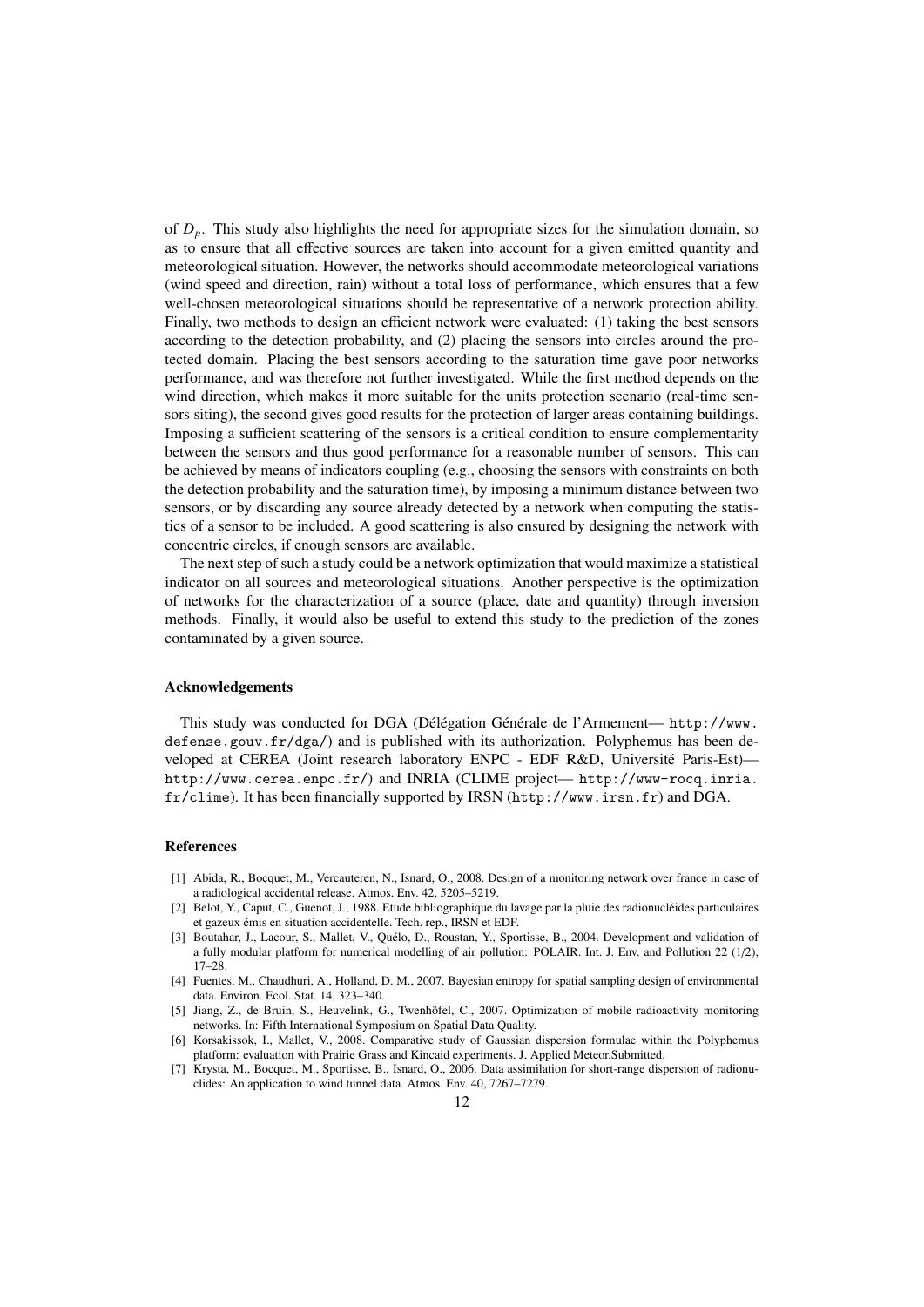- [8] Mallet, V., Quélo, D., Sportisse, B., Ahmed de Biasi, M., Debry, É., Korsakissok, I., Wu, L., Roustan, Y., Sartelet, K., Tombette, M., Foudhil, H., 2007. Technical Note: The air quality modeling system Polyphemus. Atmos. Chem. Phys. 7 (20), 5479–5487.
- [9] Nychka, D., Saltzman, N., 1998. Design of air quality monitoring networks. In: Nychka, D., Cox, L., Piegorsch, W. (Eds.), Case Studies in Environmental Statistics. Lecture Notes in Statistics 120. Springer-Verlag, pp. 51–76.
- [10] Ramaker, J., 2003. The final test a history of the comprehensive nucelar-test-ban treaty negotiations. Tech. rep., Provisional Technical Secretariat of the Preparatory Commission for the CTBTO.
- [11] Underwood, B., 2001. Review of deposition velocity and washout coefficient. Tech. rep., AEA Technology, Harwell.



Figure 1: Domains:  $D_p$  is the zone to be protected,  $D_c$  is the domain of sensors,  $D_s$  is the domain of sources, and  $D_M$  is the modeled domain.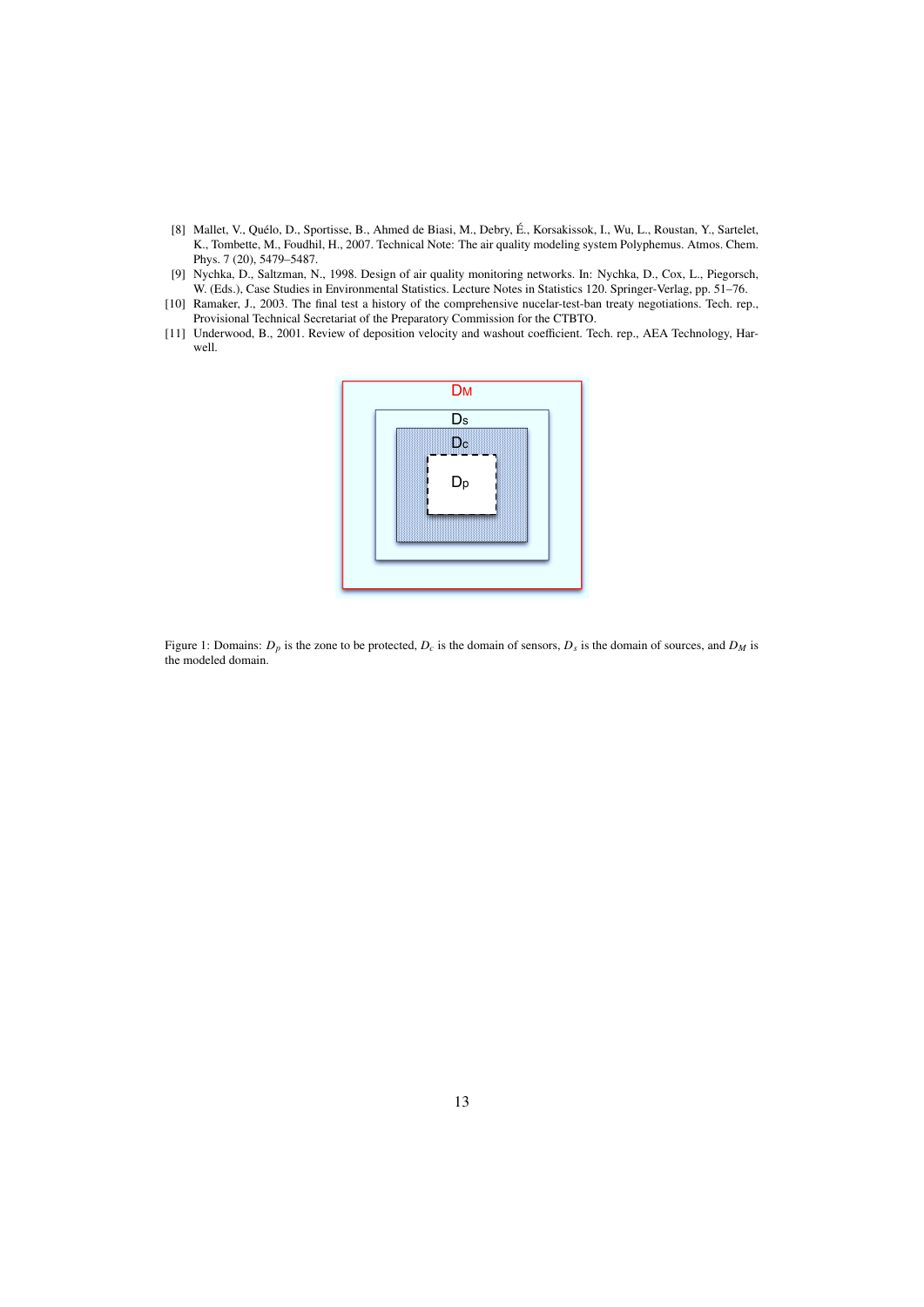

Figure 2: Map of winds at the emission time for each meteorological situation at regional scale. Note that only wind direction is represented, the arrow lengths are not proportional to the speed.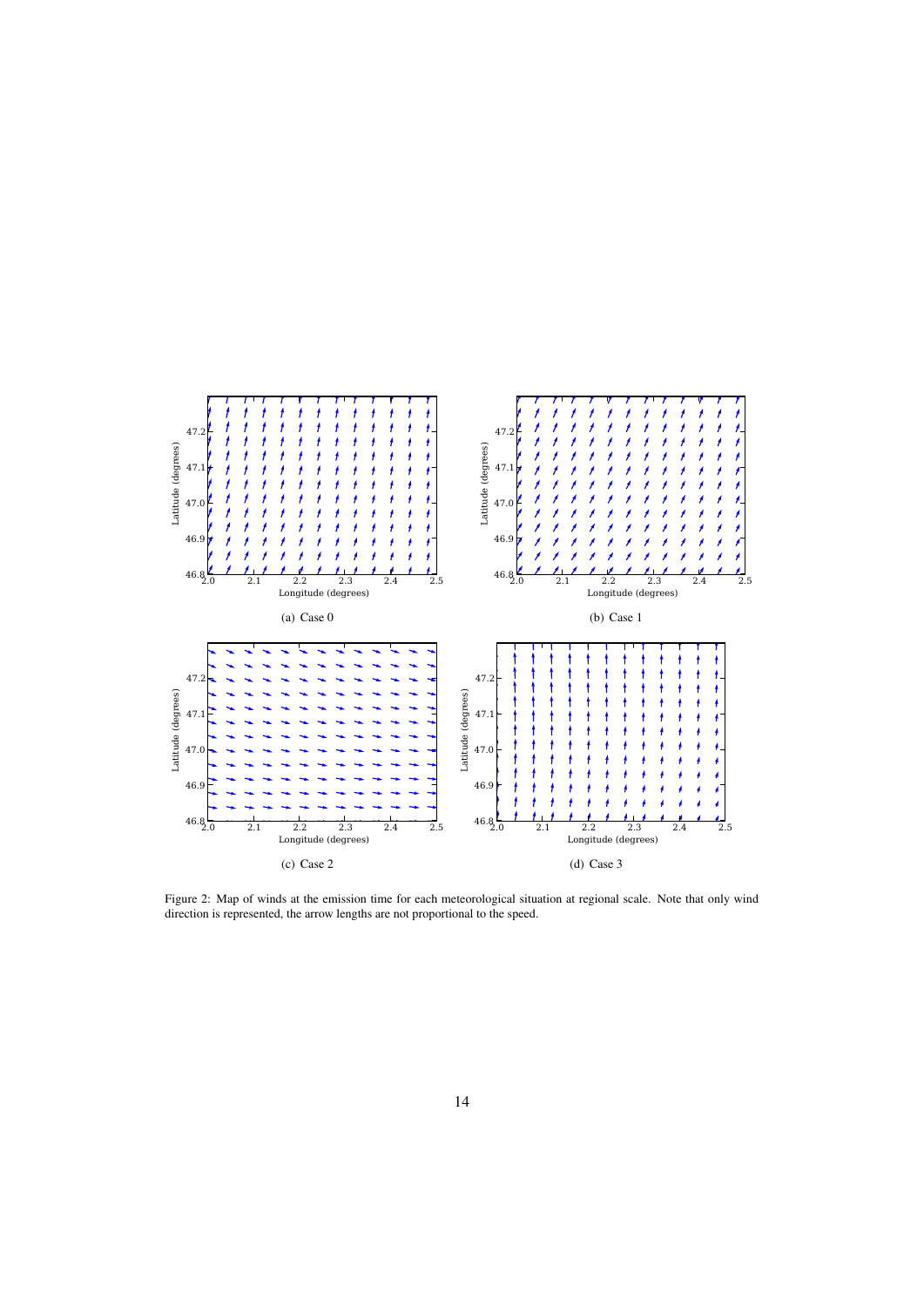

Figure 3: Wind direction for each meteorological situation at local scale. The direction of the wind *u* is shown, and the wind angle from north is indicated in degrees.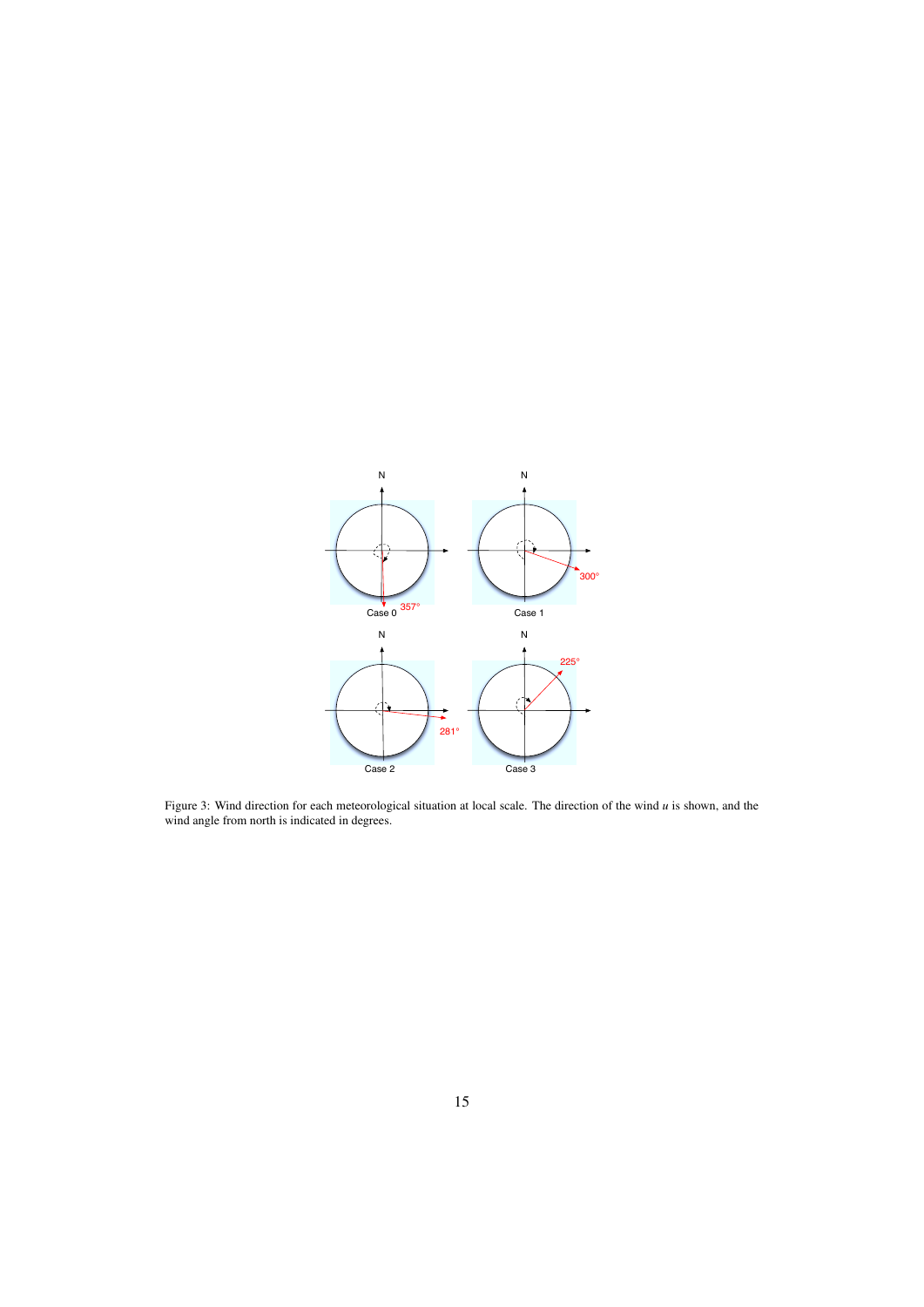

Figure 4: Regional scale: Map of maximum detection probability (percent) for all sensors in the domain *D<sup>c</sup>* and the four meteorological situations. The black dots are the positions of the 30 sensors having the highest detection probability.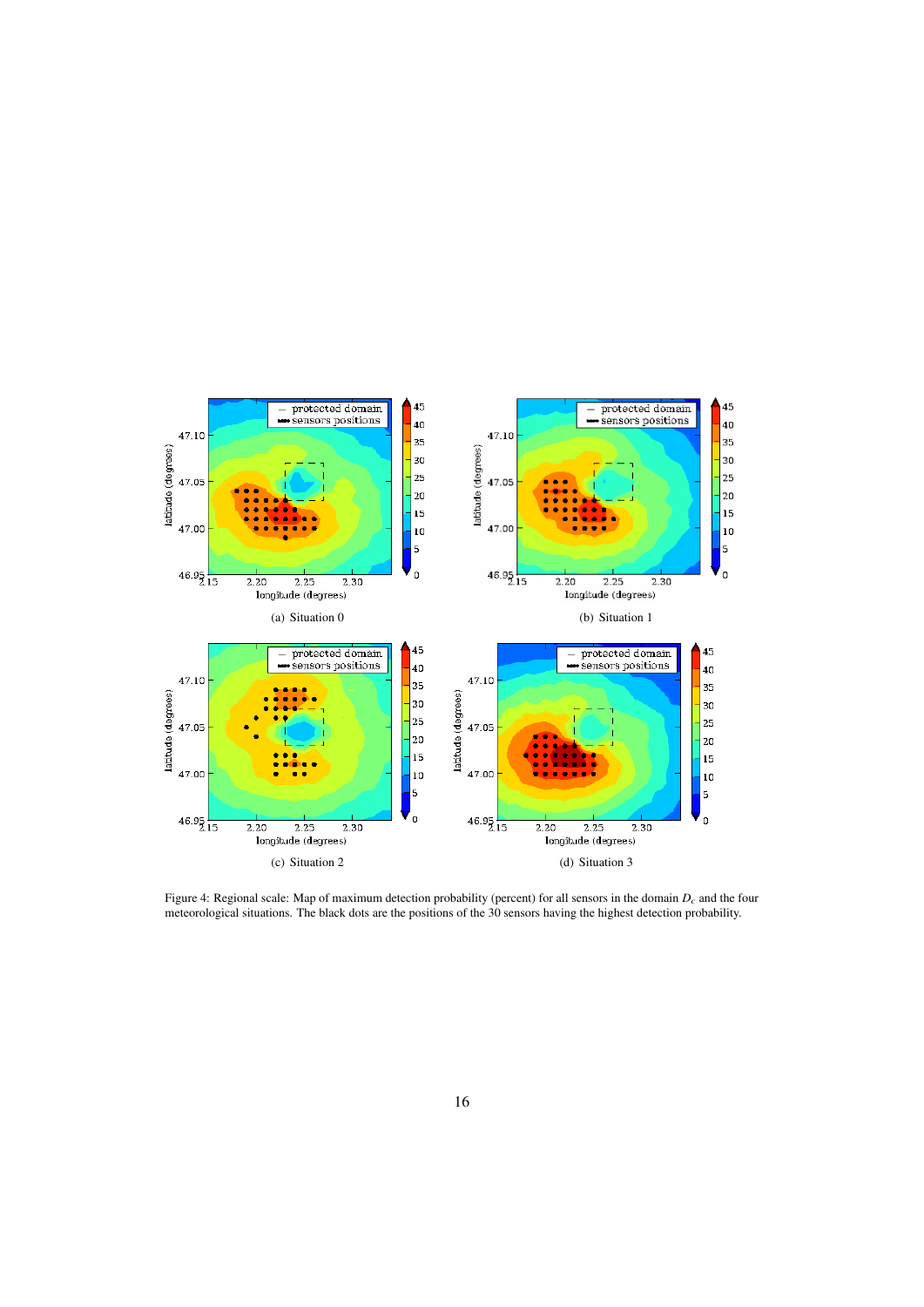

Figure 5: Local scale: Map of maximum detection probability (percent) for all sensors in the domain *D<sup>c</sup>* and the four meteorological situations. The black dots are the positions of the 30 sensors having the highest detection probability. The dashed line is the boundary of *Dp*.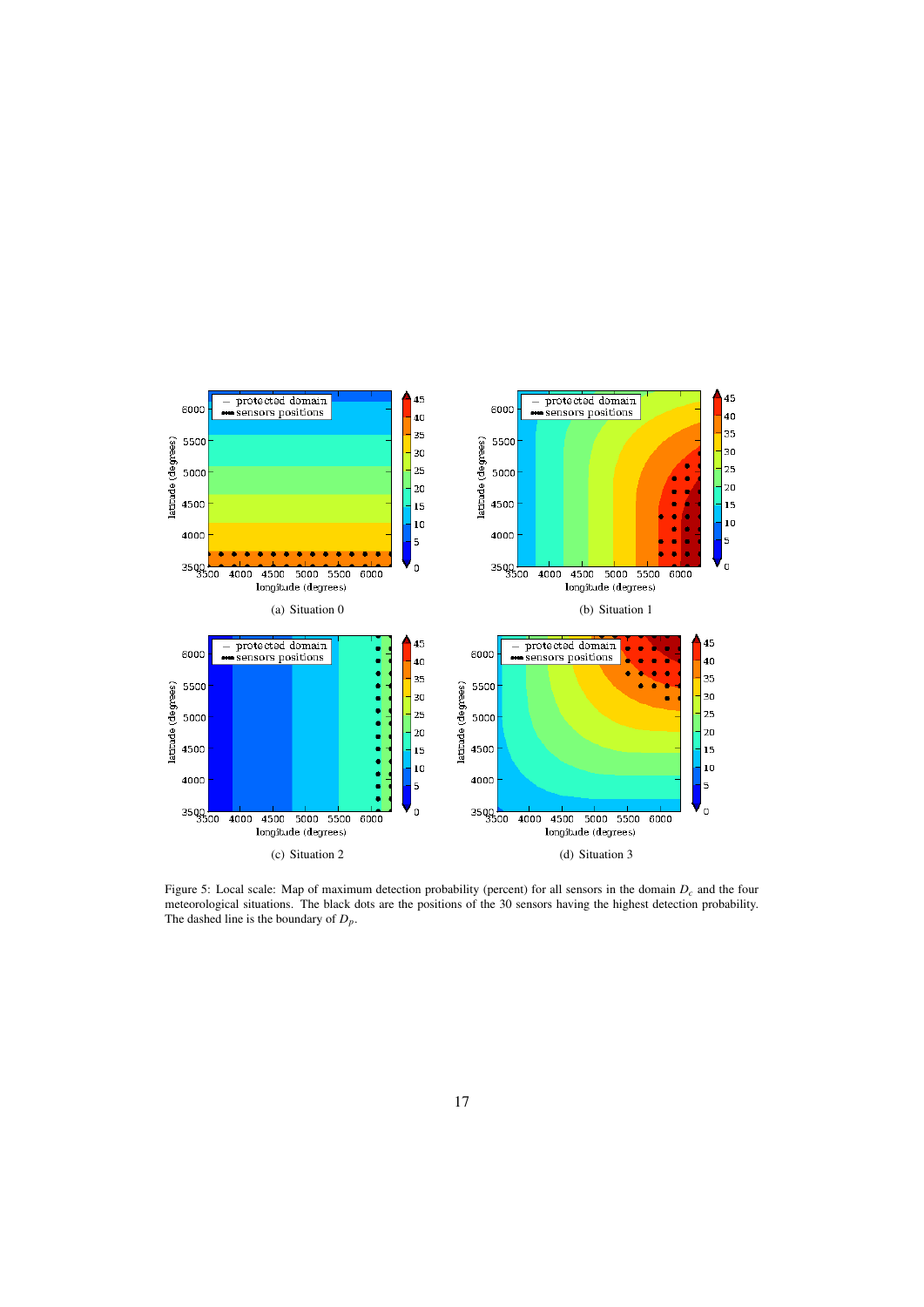

Figure 6: Maps of maximum detection probability (in %) and saturation time (in minutes) for all sensors in the domain  $D_c$  and three different species – Meteorological situation 1 (low dispersion, winter, daytime). The emitted quantities are: 1 kg of iodine, 5 kg of GM and 10 kg of biological tracer for each diameter. The dashed line is the boundary of *Dp*.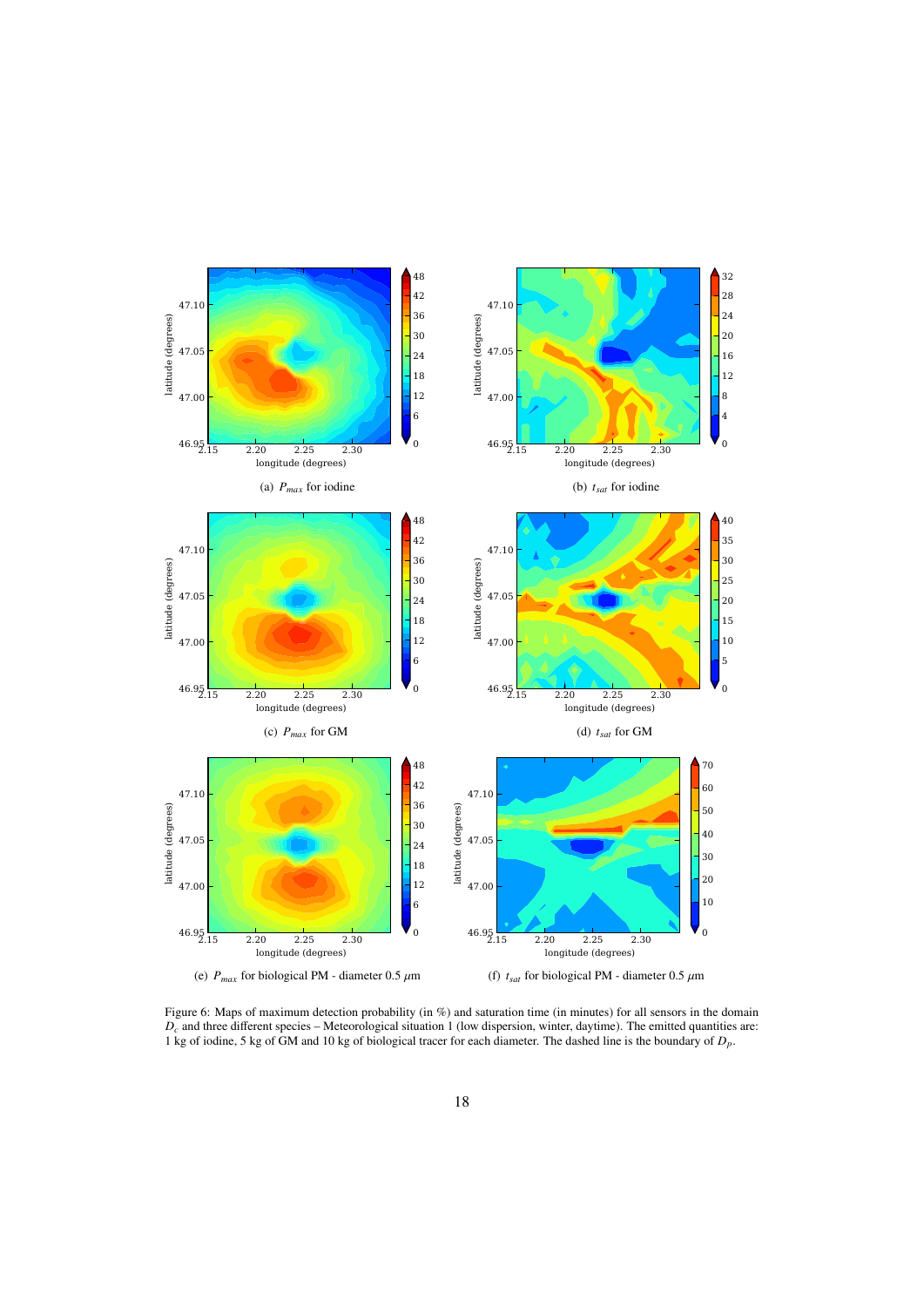

Figure 7: Map of maximum detection probability (percent) for all sensors in the domain *D<sup>c</sup>* and biological particle of three different diameters – Meteorological situation 2 (low dispersion, summer, nighttime, rain). The dashed line is the boundary of  $D_p$ .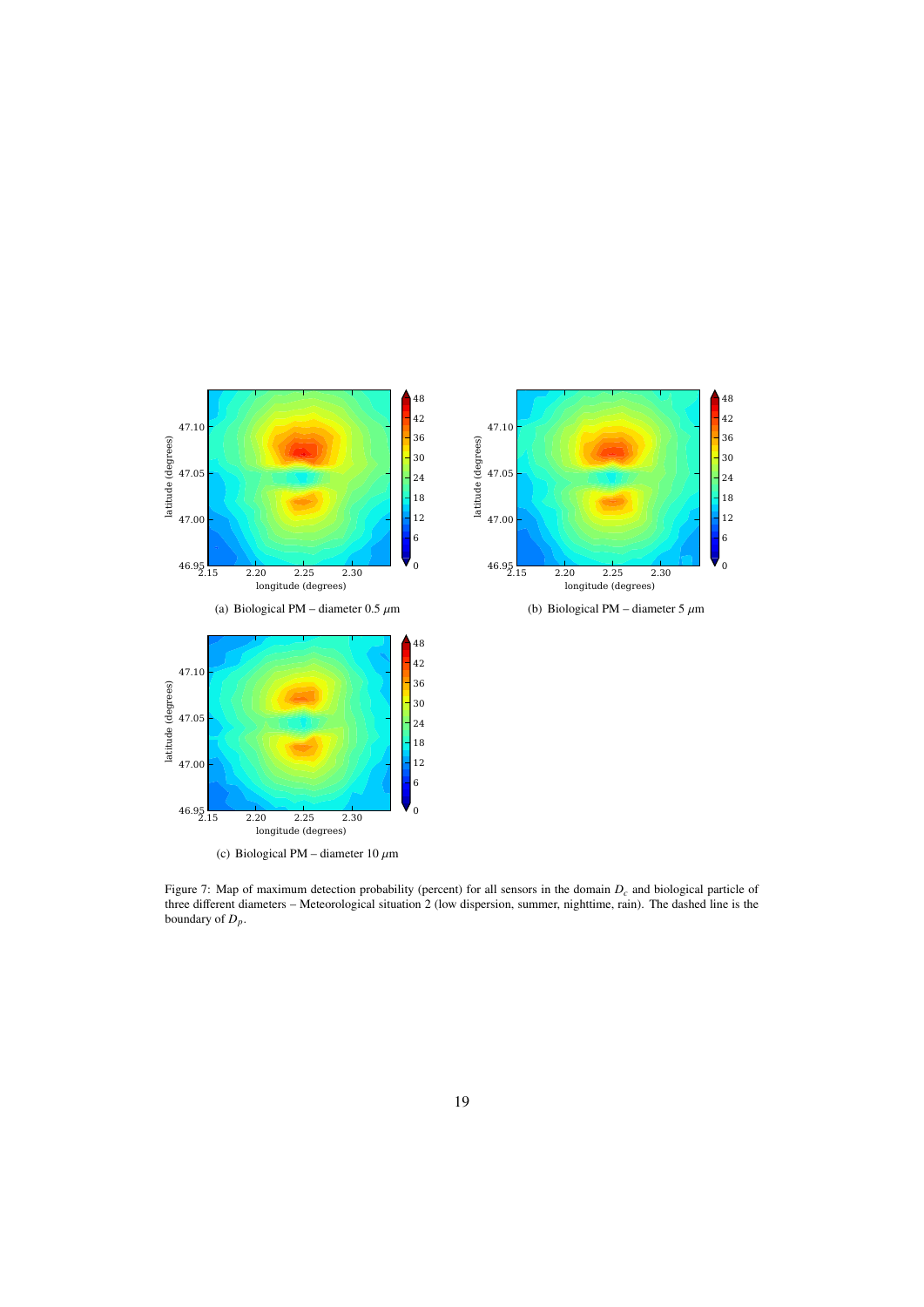

Figure 8: Performance of the networks defined with the sensors having the highest detection probabilities against the number of sensors, for all meteorological situations, at local and regional scale. The species is iodine.



(a) Sensors position for 10 sensors per circle  $(N_{sensor}^0 = 10.)$ (b) Sensors position for a constant distance between 2 sensors equal to 3 km.

Figure 9: Sensors positions for two network configurations with 3 concentric circles of radii 2.5 km, 5.75 km and 9 km. The dashed lines represent the boundaries of the protected domain *Dp*.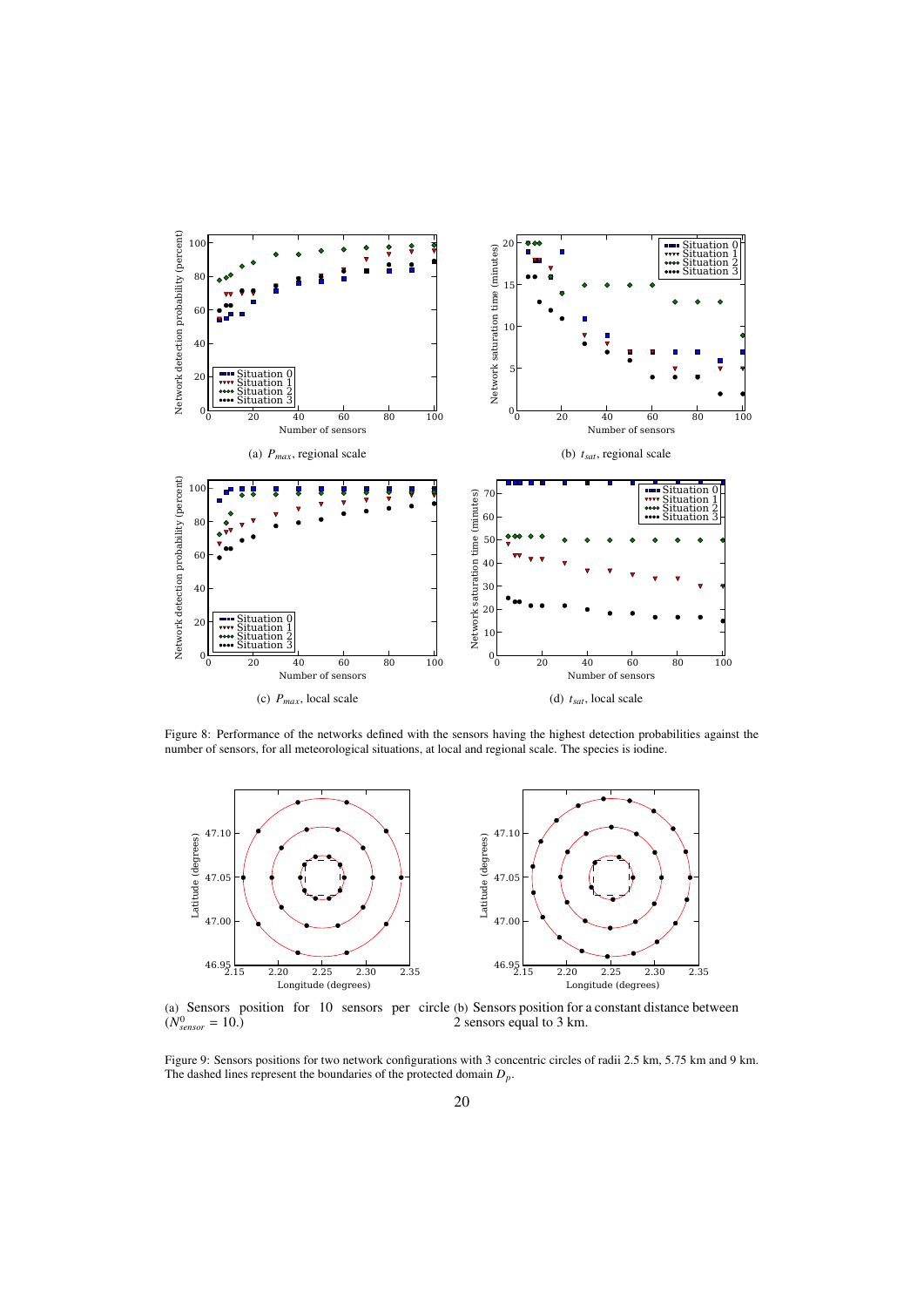

(a)  $P_{max}$  against  $N_{sensor} = 5 \times N_{circle}$ . N<sub>circle</sub> varies be- (b)  $t_{sat}$  against  $N_{sensor} = 5 \times N_{circle}$ . N<sub>circle</sub> varies between tween 1 and 9.  $\frac{1}{1}$  and 9.



(c)  $P_{max}$  against  $N_{sensor} = 3 \times N_{sensor}^0$ .  $N_{sensor}^0$  varies be- (d)  $t_{sat}$  against  $N_{sensor} = 3 \times N_{sensor}^0$ .  $N_{sensor}^0$  varies between 1 and 14. tween 1 and 14.



(e)  $P_{max}$  against  $N_{sensor}$  given by Eq. 13 ( $N_{circle} = 3$ ). *lsensor* varies between 2 and 15 km. (f)  $t_{sat}$  against  $N_{sensor}$  given by Eq. 13 ( $N_{circle} = 3$ ).  $l_{sensor}$ varies between 2 and 15 km.

Figure 10: Networks detection probability and saturation time with respect to *Nsensor* for several configurations in circles. The circles radii are comprised between 2.5 km and 9 km. In  $10(a)$  and  $10(b)$ , the number of circles varies, for 5 sensors per circle. In 10(c) and 10(d), the number of sensors per circle varies, for 3 circles. In 10(e) and 10(f), the distance between two sensors *lsensor* varies, for 3 circles.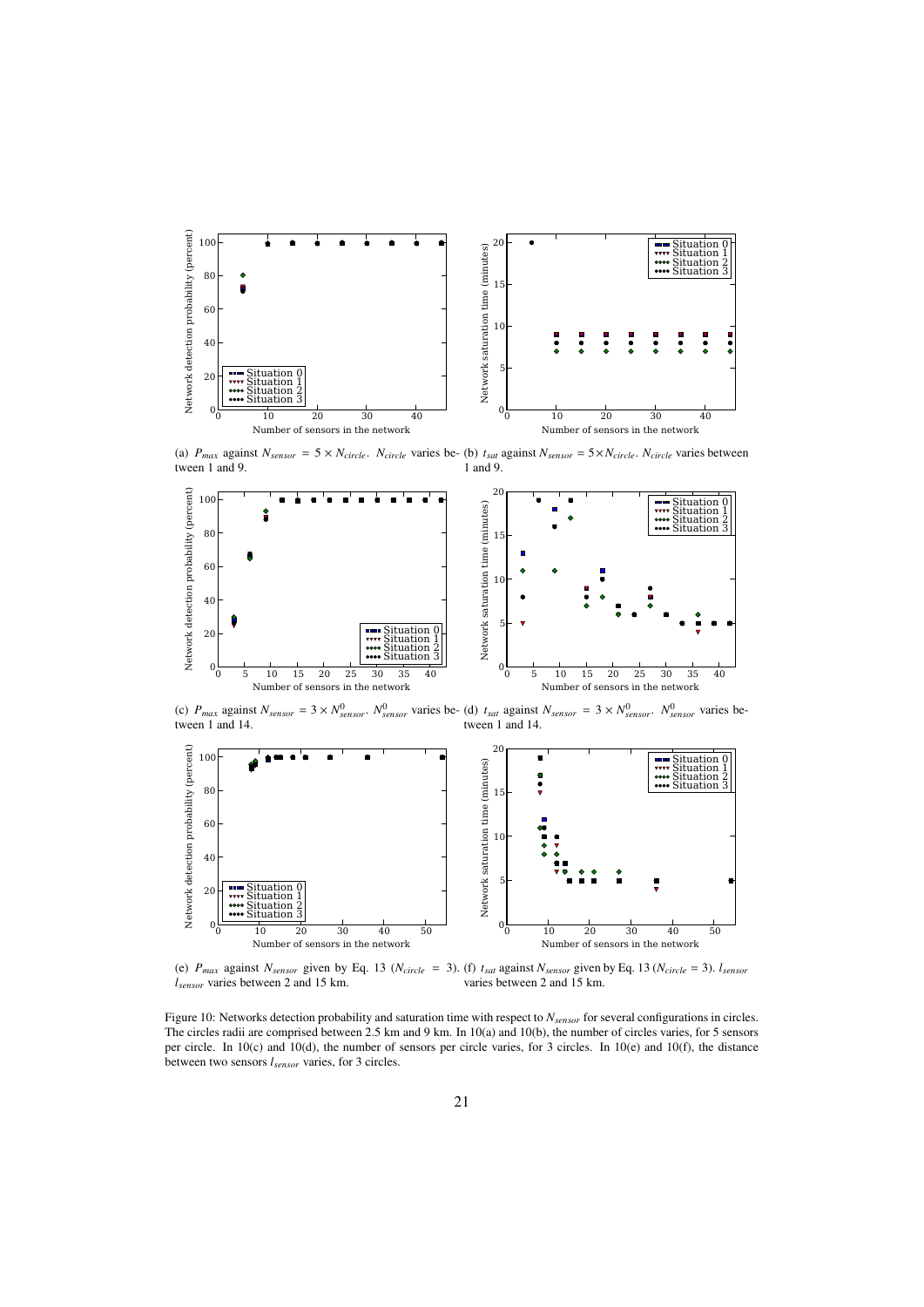

Figure 11: Influence of wind speed variations: evolution of the mean detection probability and saturation time with a wind speed variation between −35% and +35%, at local and regional scale. Reference is the situation 1. Networks are defined with the sensors having the highest detection probability.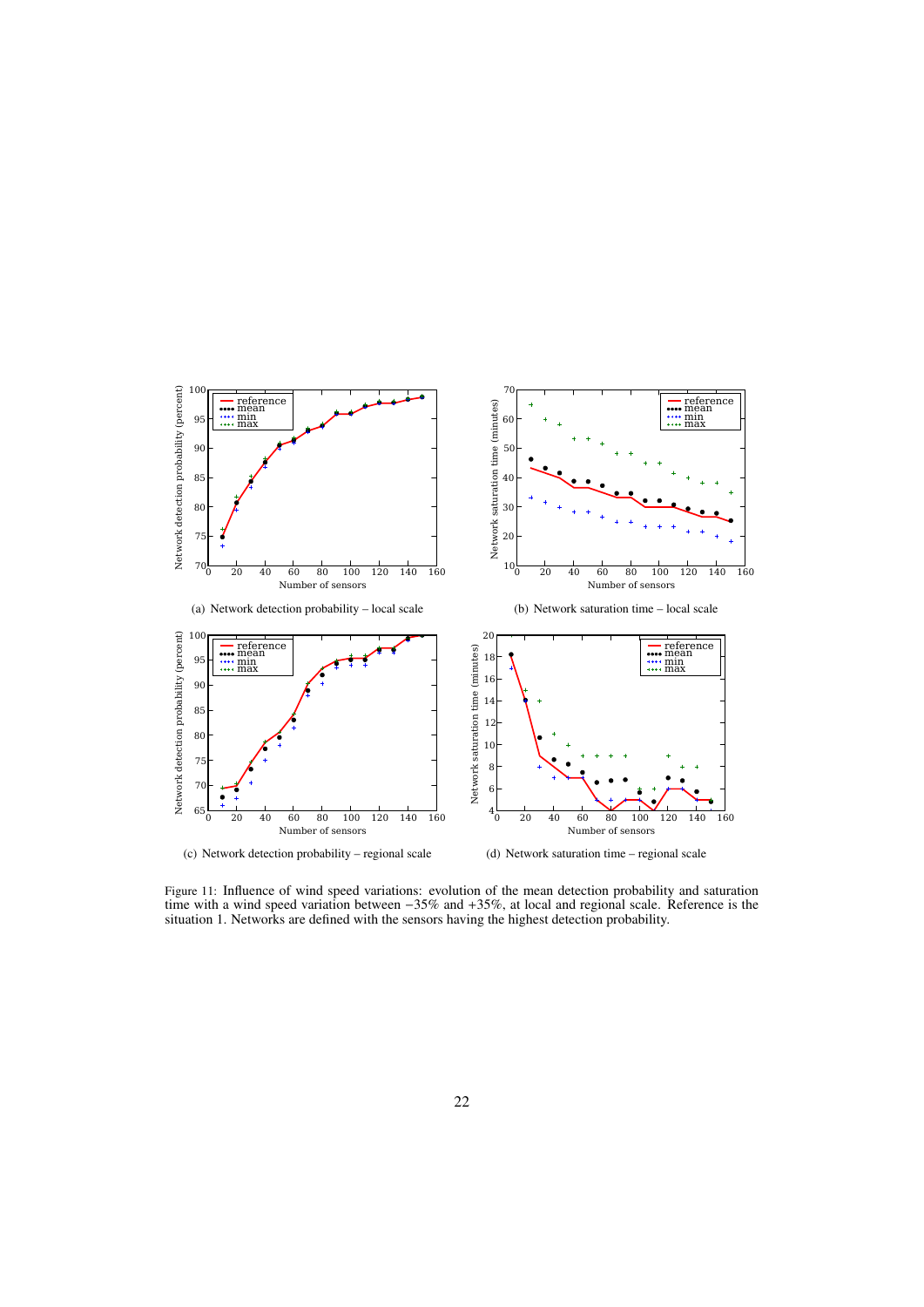

Figure 12: Influence of wind angle variations: variations of detection probability and saturation time with a wind speed variation between −25◦ and +25◦ at local and regional scale. Reference is the situation 1. Networks are defined with the sensors having the highest detection probability.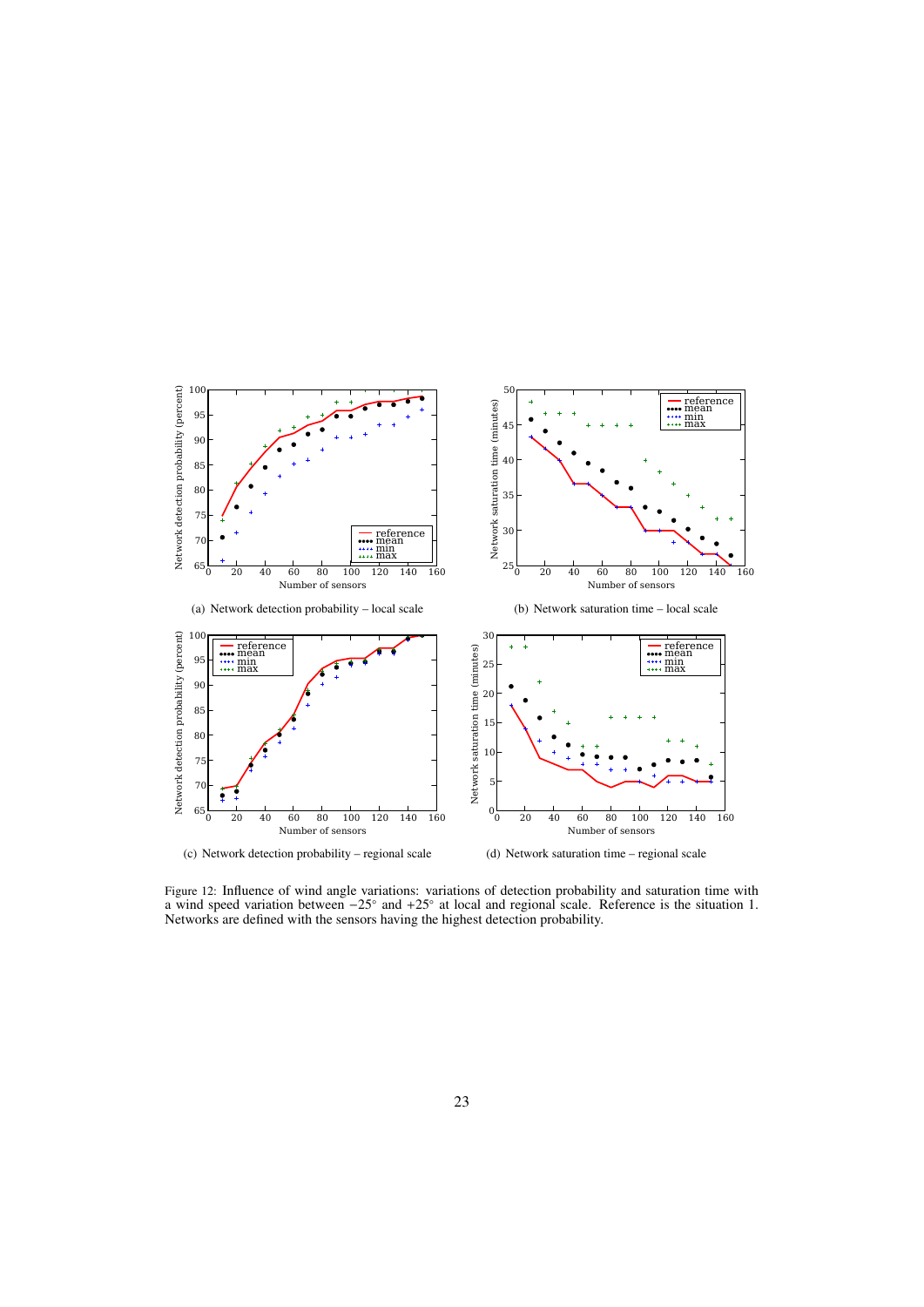| Domain | Dimension                      |
|--------|--------------------------------|
| $D_n$  | $4 \times 4$ km <sup>2</sup>   |
| D.     | $20 \times 20$ km <sup>2</sup> |
| D.     | $31 \times 31$ km <sup>2</sup> |
| Dм     | $50 \times 50$ km <sup>2</sup> |

Table 1: Size of the different domains at regional scale.

| Domain  | Dimension                        |
|---------|----------------------------------|
| $D_n$   | $3 \times 3$ km <sup>2</sup>     |
| $D_c$   | $3 \times 3$ km <sup>2</sup>     |
| $D_{s}$ | $6.2 \times 6.2$ km <sup>2</sup> |
| $D_M$   | $10 \times 10$ km <sup>2</sup>   |

Table 2: Size of the different domains at local scale.

| Species           | Diameter $(\mu m)$ | Quantity (kg) |
|-------------------|--------------------|---------------|
| <b>I</b> odine    | gas                |               |
| GМ                | gas                | 5.            |
| <b>Biological</b> | 0.5                | 10.           |
| Biological        | 5.                 | 10.           |
| Biological        | 10.                | 10.           |

Table 3: Emitted quantities for the different species. The quantities are emitted instantaneously.